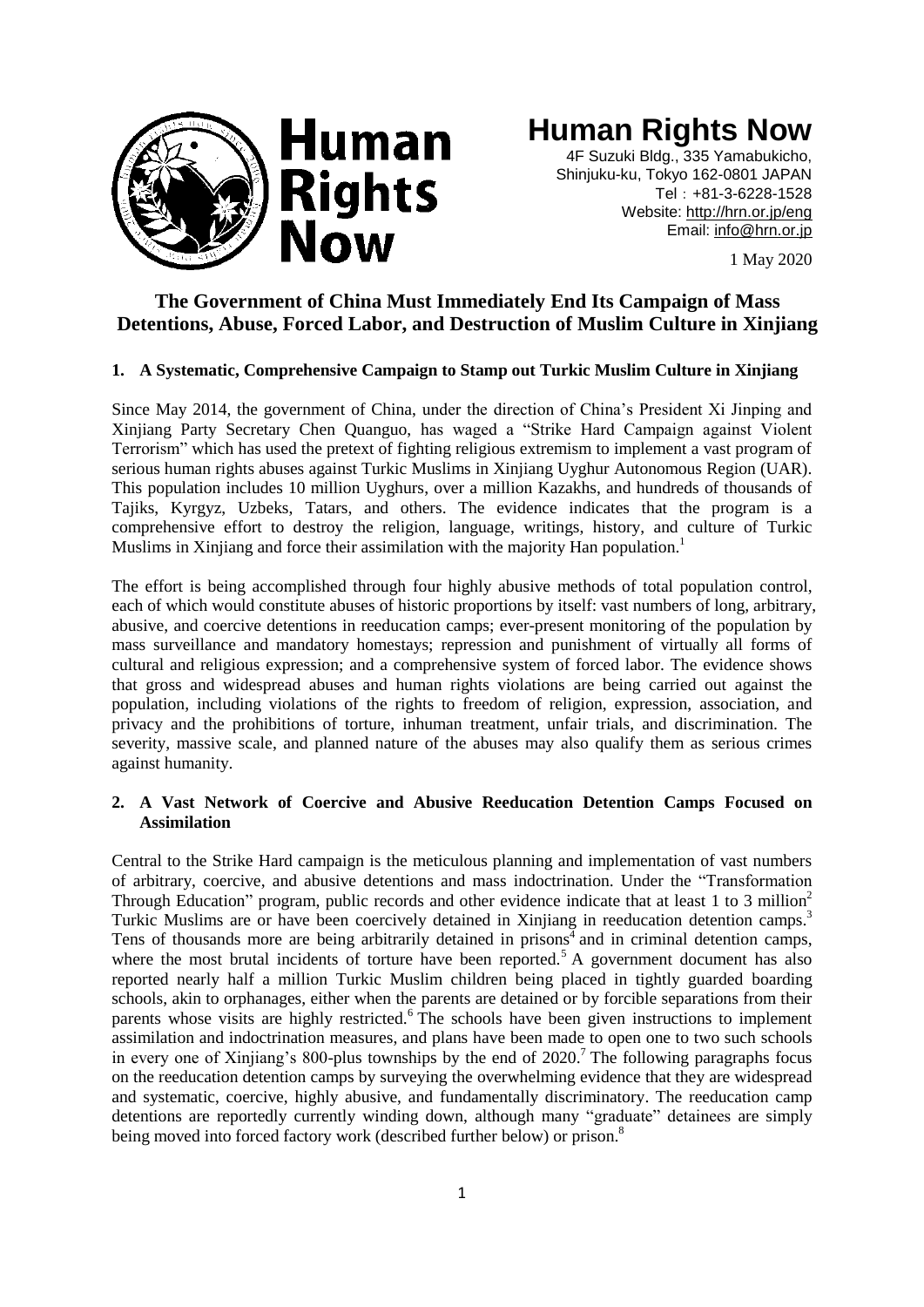#### *a) Widespread and Systematic*

In addition to the vast number (1 to 3 million) of arbitrary reeducation detentions, leaked government documents and public statistics indicate that they are an intentional and comprehensive effort to erase and assimilate Turkic Muslim culture in Xinjiang household by household. Leaked documents quote Party Secretary Quanguo ordering officials under the program to "round up everyone who should be rounded up."<sup>9</sup> Local governments are instructed to ensure that at least one person of each Turkic Muslim household in Xinjiang be detained for reeducation for at least one to three months,<sup>10</sup> and statistics—such as an average of 15% of all mid-aged adults being detained throughout Xinjiang, in some counties up to  $28\%$ <sup>11</sup>—suggest that great efforts have been taken to achieve that target.<sup>12</sup> Detainees' ages in published reports range from 13 to 84.<sup>13</sup> Government documents and other evidence list or indicate criteria for detentions that include innocuous activities such as stopping smoking, abstaining from alcohol, opposing pornography, attending a funeral, observing a holiday, praying regularly, growing a beard, getting a passport, international travel or phone calls, not speaking Chinese, using WhatsApp, having one's watch set to Xinjiang time instead of Beijing time (2,500 km away), storing food, buying a tent or ropes,<sup>14</sup> and having too many children (which was the most common reason for detention in one county's detention records).<sup>15</sup> Such criteria have no rational connection to extremism, indicate racial and religious discrimination, and cast a vast and arbitrary net applicable to millions of people. To give a sense of the staggering scale of the detentions, in a onemonth period in 2018 alone, Hotan prefecture's reeducation detention camp requested over 194,000 Chinese language practice books and 11,310 pairs of shoes in a public government requisition order, and it is estimated by satellite photos and other evidence that there are at least 1,300 to 1,400 such camps.<sup>16</sup>

#### *b) Coercive*

The government of China states that the detentions are voluntary and for vocational education, but substantial evidence, including the government's own manuals and records for the camps, leave no doubt that the detentions are coercive and arbitrary. A Kazakh detainee, detained as a Chinese teacher, repeated the typical report that, following numerous interrogations, her detention began with officials arriving in a vehicle, placing a black sack over her head, driving her to a detention camp, and forcing her to sign a form accepting the camp rules and promising not to talk about them. <sup>17</sup> She reported that:

I was very much afraid to sign... It said there that if I did not fulfill my task, or if I did not obey the rules, I would get the death penalty... I signed because I had no choice, and then I received a uniform and was taken to a tiny bedroom with a concrete bed and a thin plastic mattress. There were five cameras on the ceiling – one in each corner and another one in the middle...

As for the other inmates, she added that:

[t]heir hands and feet were shackled all day, except when they had to write. Even in sleep they were shackled, and they were required to sleep on their right side – anyone who turned over was punished... There were police who supervised everything everywhere.<sup>18</sup>

Another ex-detainee in another camp described being shackled in the same way and being told that ―there's a Xinjiang-wide order that all Uyghurs and Kazaks would have their feet shackled and their hands chained together."<sup>19</sup> The camps were given official manuals, which have been leaked, that state they "must never allow escapes" and give instructions to prevent escapes, such as using cameras and prison-like measures.<sup>20</sup> Over 2016-2017, the government advertised over 85,000 openings for police officers for the region of Xinjiang, compared to around 6,000 per year on average for the previous 10 years.<sup>21</sup> One camp had 60 armed police guards with four armored patrol vehicles stationed.<sup>22</sup> In Qira county,  $31\%$  of the entire county's police force was tasked with guarding detainees.<sup>23</sup> A 2018 procurement request documents Hotan officials ordering 2,768 police batons, 550 electric cattle prods,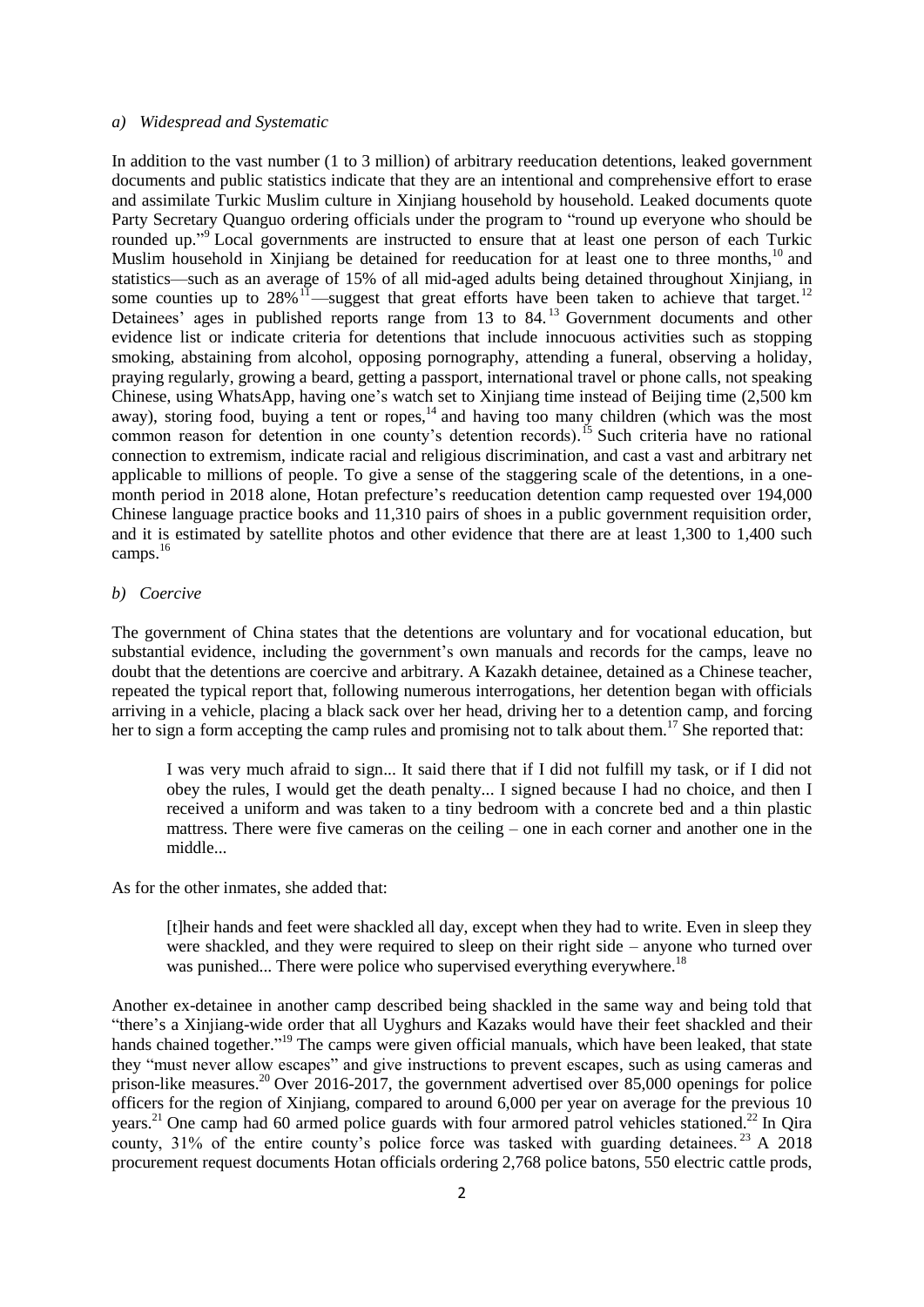1,367 pairs of handcuffs, and 2,792 cans of pepper spray for the camps. <sup>24</sup> Other reeducation detention camp orders were for razor wire, phone tapping equipment, infrared monitoring devices, police uniforms, riot shields, helmets, tear gas, net guns, stun guns, electrified batons, billy clubs, spears, handcuffs, spiked clubs known as "wolf's teeth", and "tiger chairs" to restrain interrogation subjects.<sup>25</sup>

Detainees are not free to leave the camps, even over years of detention.<sup>26</sup> An official manual for the camps orders that detentions should last at least one year. <sup>27</sup> Sentences range in three tiers from a few months to 15 years, with no trial or after transparently unfair trials, sometimes split among reeducation camps, prisons, and forced labor camps.<sup>28</sup> The manual also institutes a point system where small infractions such as smiling or yawning can accumulate to add a year to the term.<sup>29</sup> If detainees refuse to comply or cannot properly perform, they are punished with solitary confinement, 24-hour food deprivation, and other punishments including reported torture; and if they cannot perform at the end of their term, their detentions will be extended another year or longer.<sup>30</sup> Numerous former detainees expressed the desire to commit suicide as their only escape.<sup>31</sup> Even when detainees finish their terms, they are often sent to prison or forced labor in factories where the reeducation and assimilation efforts continue as described below.<sup>32</sup>

## *c) Highly Abusive*

Despite rhetoric about the goal of "ending terrorism and extremism", the methods and conditions of the training have no rational connection to that goal, and they are often serious abuses which are never justifiable. In interviews, formerly detained persons in different camps have given repeated and consistent reports of regular beatings, torture, rape, sexual assault, sexual humiliation, forced abortions, sterilization, arbitrary and long solitary confinements, electrocutions, injections with unknown substances, non-consensual surgery, and other serious abuses in the camps.<sup>33</sup> A detainee described "black rooms" where torture occurs in camps with the same details that other ex-detainees in other camps reported being subjected to:

Some prisoners were hung on the wall and beaten with electrified truncheons. There were prisoners who were made to sit on a chair of nails. I saw people return from that room covered in blood. Some came back without fingernails.<sup>34</sup>

In another case she reports that guards took 200 inmates outside and ordered one woman to confess her sins:

She stood before us and declared that she had been a bad person, but now that she had learned Chinese she had become a better person. When she was done speaking, the policemen ordered her to disrobe and simply raped her one after the other, in front of everyone. While they were raping her they checked to see how we were reacting.<sup>35</sup>

The camps are grossly overcrowded, with 30 to 60 people being packed into small cells requiring sleeping in turns; and they are unsafe, with one former detainee reporting personally witnessing nine deaths in one camp due to dangerous conditions and a lack of medical care, and five other deaths were described in two other reports, which gave the same details of camps' treatment of the bodies.<sup>36</sup> Activists are currently expressing grave concerns about novel coronavirus spreading in the camps without an ability to contain or treat it.<sup>37</sup> It was also reported that persons found breaking quarantine rules are detained in the same camps.<sup>38</sup>

# d) *Discriminatory*

In contrast to the stated purposes, leaked official documents and interviews with former detainees indicate that the actual purpose of the camps is to eradicate the religion and culture of detainees and coercively assimilate them to the majority Han Chinese culture.<sup>39</sup> Detainees are forced to take intensive Mandarin classes, memorize Confucian texts, praise the Communist Party and recite its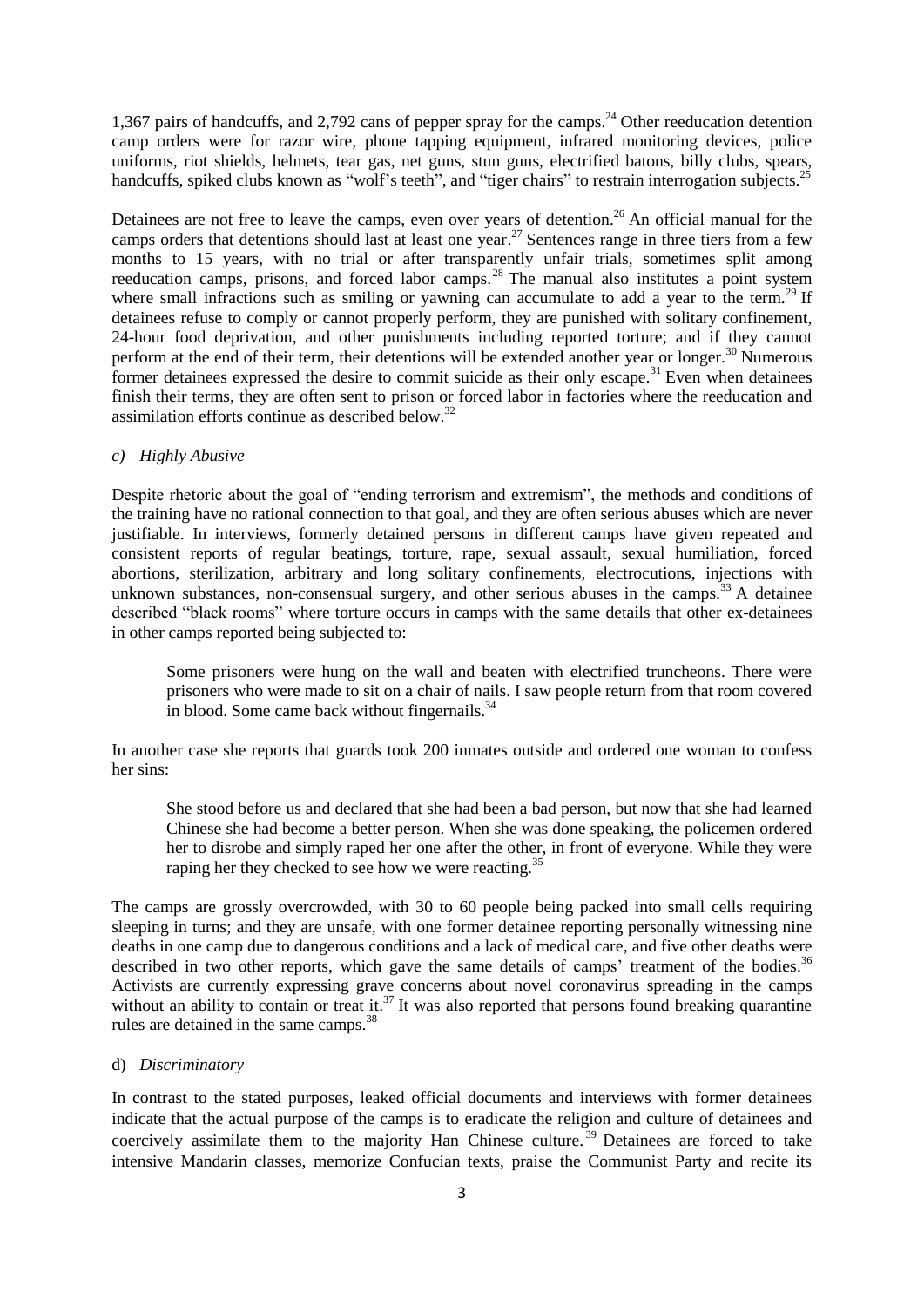songs and chants, and take part in daily indoctrination in Chinese Communist Party and anti-Muslim propaganda. They must also regularly self-criticize their culture and religion and disavow Islamic beliefs, and they are harshly punished for expressing their religion or culture. Lessons include that Islamic greetings are prohibited; signs cannot use Uyghur or Kazakh writing; Kazakh or Uyghur cannot be spoken in public; their language schools are banned; communication with 26 countries is prohibited; third generation identity cards cannot list ethnicity; online minority chat groups are prohibited; intermarriage between Han and Kazakhs is rewarded with 90,000 RMB (\$13,000 USD) and the ability to apply for large loans; and that 50% of any Muslim Turkic property sold will go to the state.<sup>40</sup> Uyghur activists have also alleged discriminatory food shortages among Uyghur families during the coronavirus lockdowns due to the failure of the government to deliver food to them while they cannot leave home.<sup>41</sup> One telling detail indicating the true purpose of the camps is multiple and consistent reports of camp administrators' fixation on hygiene and the "backwardness" of Muslim Turkic culture through instructions to grown adults on how to take a bath, get a haircut and shave, change and wash their clothes, stand up straight, and other demeaning instruction.<sup>42</sup> One woman reported that as she lost consciousness while strapped in a chair and being electrocuted for punishment, white foam coming from her mouth, "The last word I heard them saying is that you being an Uighur is a crime.<sup> $143$ </sup> Such lessons and statements betray the deep prejudice and discrimination against Turkic Muslims at the foundation of the government's campaign.

## **3. Mass Public Surveillance**

The population of Xinjiang, and Turkic Muslims in particular, have also been subject to virtually constant, universal, and disproportionate electronic surveillance and monitoring, in addition to direct surveillance by local officials, informants, and mandatory homestays. Data is centralized in the "Integrated Joint Operations Platform" big data system.<sup>44</sup> Among many other abuses, officials implement predictive policing, using algorithms to score Muslims on the basis of their features and behavior meticulously documented in spreadsheets—such as whether they have a beard, abstain from alcohol, have too many children, or pray—and detaining anyone whose scores or the scores of family members fall below their arbitrary and discriminatory standards.<sup>45</sup> A leaked 137-page spreadsheet of monitoring data of and recommendations for 311 Muslims before, during, and after their detention in five reeducation camps in Karakax county ("Karakax list"), and also covering over 1,800 of their relatives and neighbors, shows the minute details that officials track, flag, and review for detention, including how often persons attend religious activities, how many times a day they pray, what videos they downloaded, their WeChat messages, the dates they did not shave, whether they learned religion from family or elsewhere, etc.<sup>46</sup> Some names are flagged with "heavy religious environment" and labeled "untrustworthy"; one man is marked "trustworthy" after he shaved his beard and began drinking alcohol after a year abstaining.<sup>47</sup>

Surveillance is conducted under a multi-level grid management system dividing cities and villages into squares of about 500 people.<sup>48</sup> Each square has a police station monitoring residents, controlling their movement, regularly scanning their ID cards, taking their photographs and fingerprints, and searching their cell phones. In cities, facial-recognition cameras and phone scanners are on virtually every block, linking faces, phone numbers, license plates, social media, age, ethnicity, and other data in databases. Data released by Chinese police listed the installation of 18,464 surveillance cameras in an area of 3,640 residence complexes in the Xinjiang capital of Urumqi. $^{49}$  To indicate the scale of surveillance, in just four days, four cameras and two phone scanners installed near an apartment complex in a town in central China were reported to have identified 67,000 phones and taken 23,000 photos from which 8,700 people were identified.<sup>50</sup> "Convenience" police checkpoints are found about every 100 yards in many buildings and streets, which require ID card scans to pass, control and record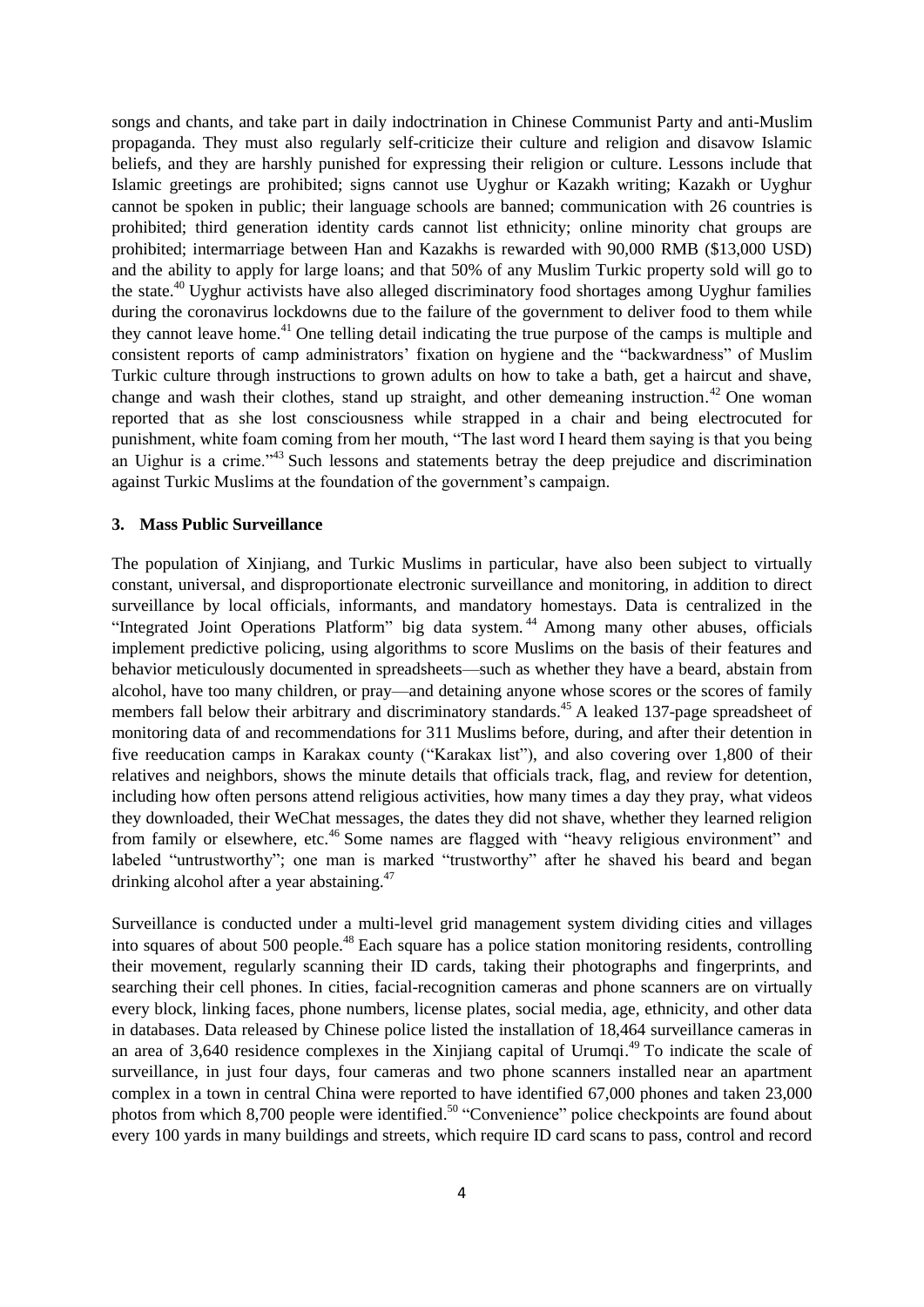all public movement, and often restrict Turkic Muslim movements while the Han Chinese population passes relatively unrestricted.<sup>51</sup>

The Chinese government also aggressively monitors, interrogates, recruits as informants, and threatens Turkic Muslims living abroad through social media, phone calls, and China's embassies and consulates.<sup>52</sup> The government also collects and stores residents' biometric data by a mandatory public "physical" program, and it is developing technology such as DNA-recognition methods and the ability to reconstruct faces from DNA.<sup>53</sup> All of these systems are connected to a central data system that scores everyone and ensures that behavior and data anywhere is immediately available to local police to detain persons anywhere else. Notably, Japanese companies Sony and Sharp supplied parts to a USblacklisted Chinese surveillance company.<sup>54</sup>

# **4. Mandatory Homestays, Home Surveillance, and Associated Abuses**

Not stopping at surveillance in public areas, authorities also operate compulsory home surveillance programs in which public officials directly visit and stay in the homes of Xinjiang residents. This includes a "*Fanghuiju*" ("Visit, Benefit, and Unite the People") program since 2014 and a "Pair Up and Become Family" (sometimes called "Becoming Family") program since October 2016, which in December 2017 was expanded to mobilize 1.1 million prefectural-level officials to conduct homestays.<sup>55</sup> These latter officials, who are mostly male and euphemistically called "relatives", conduct homestays primarily in the countryside and among Muslim residents, and in some prefectures among every family.<sup>56</sup> They spend from five days every two months to up to 14 days a month living in homes to surveil,<sup>57</sup> interrogate, report on "problems" such as cleanliness and religious behavior,<sup>58</sup> and instruct Muslims in propaganda.<sup>59</sup> They visit at any time unannounced, and eat, work, and sleep with the families, including in the same bed with family members.<sup>60</sup> One Uyghur activist in exile has stated that the " 'Pair Up and Become Family' campaign represents the 'total annihilation of the safety, security and well-being of family members,' and ... has 'turned Uyghurs' homes into prisons from which there is no escape.' "<sup>61</sup>

#### **5. Allegations of Mass Rape and Forced Marriages Inside and Outside the Homestay Program**

There have also been allegations of widespread and organized mass rape and forced marriages of Turkic women by male Han Chinese officials through the "Becoming Family" program. If verified, forced marriages would be another instrument by the state of forced assimilation of Turkic Muslims to the Han Chinese culture. Sources who have "overseen the forced stayovers" report that male Han Chinese "relatives" under the program "regularly sleep in the same beds as the wives of men detained in the region's internment camps." $62$  A Chinese township official acknowledges that the practice is official policy and appears to link the program to the possibility of marriages or relationships developing between homestay officials and family members, stating that his staff "try to help them to make proper [sleeping] arrangements" in homestays, that local officials promote the practice of homestay officials sleeping together with family members to "promote ethnic unity", that "it is now considered normal for females to sleep on the same platform with their paired male 'relatives' ", and that improbably the homestay officials "talk to [family members] about life, during which time they develop feelings for one another."<sup>63</sup> A Uyghur women has reported seeing a prevalence of marriages between homestay "Becoming Family" officials and Uyghur women,<sup>64</sup> and the Uyghur activist Rushan Abbas alleges that the program institutes "mass rape" and forced marriages which families cannot refuse, as well as creates widespread pregnancies and forced abortions.<sup>65</sup>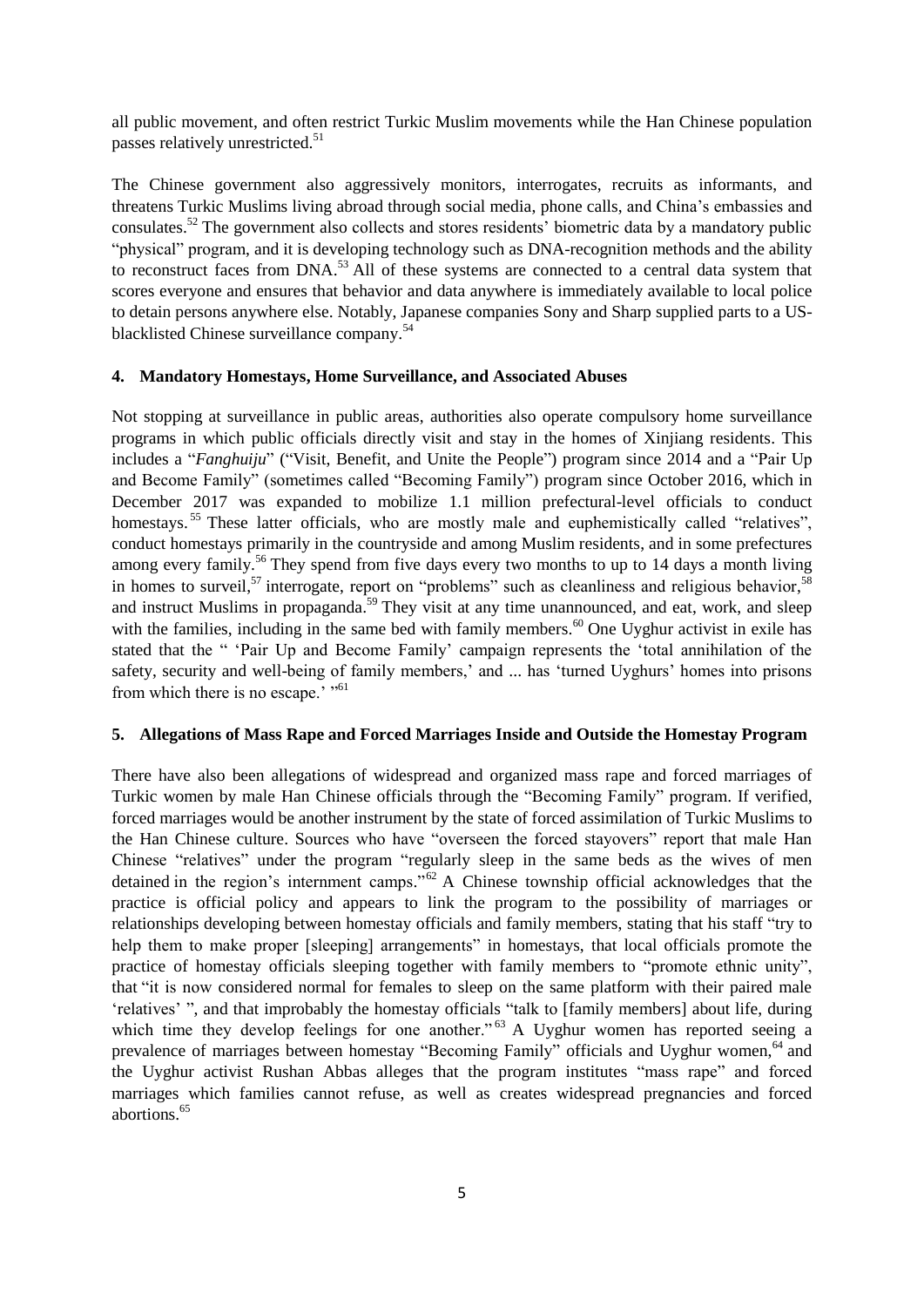Regarding the allegation of widespread forced marriages generally in Xinjiang (not only in the homestay program), Han Chinese are offered significant money, housing, and jobs by the state to marry Turkic Muslims, <sup>66</sup> and there has also been a steep rise in media and groups promoting interethnic marriages, such as Han-Uyghur "dating services", and the promotion of "social organizations" and "local neighbor watch cadres" to—as a Han interethnic-marriage promoter describes it—"get the support of both parents", meaning both sets of parents, in Han-Uyghur marriages.<sup>67</sup> In interviews Uyghur women and families state that dating and marriage proposals by Han Chinese occur under threats to Uyghur women and their families for refusals, leading to widespread fears of such proposals and programs.<sup>68</sup> When asked if refusing an invitation to date a Han Chinese under an organized activity would result in being sent to "study", a common euphemism for detention in a reeducation detention camp, a Uyghur woman answered "Maybe even worse than 'study'."<sup>69</sup>

#### **6. Destruction of Cultural Property and Restrictions on Expressions of Religion and Culture**

The government has also severely restricted expressions of Islam and Uyghur and other Turkic cultures including, according to satellite photos, public documents, and interviews, widespread destruction of mosques, shrines, graveyards, and the historical districts of cities; the substitution of Uyghur and other Turkic language instruction with Mandarin instruction in schools; an order for the Koran and other religious texts to be censored or edited to reflect socialist values; forcing Muslim families to drink alcohol and eat non-halal foods during compulsory homestays; arbitrary detentions of Uyghur intellectuals; de facto restrictions of Uyghur-language books (that are not translations) and religious displays such as veils, prayer, and beards; and other extreme measures to eradicate the culture and memory of the Uyghur and other Turkic peoples in Xinjiang.<sup>70</sup>

### **7. Forced Labor**

In addition to the above abusive programs, Chinese authorities have also forced between hundreds of thousands to over a million ex-detainees and the poor in Xinjiang to be detained in work camps and work in factories against their will as part of massive and organized forced labor under the "Industrial" Xinjiang Aid‖ (*chanye yuan jiang*) program, according to leaked government records, interviews with workers and locals, official notices, state media, and other evidence.<sup>71</sup> The forced labor program is similar to the traditional "Reeducation Through Labor" (*laojiao*) forced labor program, which has long been criticized for its exploitation and abuses of workers. While the government has stated that the *laojiao* program ended in 2013 (when the reeducation detention camp program began), the Industrial Xinjiang Aid program appears to continue the forced labor program in the context of the reeducation program. <sup>72</sup> It was also reported that as lockdowns began shutting down factories throughout China due to novel coronavirus, hundreds of Uyghurs and other Turkic Muslims were still being sent to work in these areas, putting their lives directly at risk to keep the factories running.<sup>73</sup>

However, the "Industrial Xinjiang Aid" program is also an integral part of the wider re-education program as well (called "vocational training" by the government). There is a direct pipeline of persons being sent from reeducation detention camps to forced labor factory work camps,  $^{74}$  even as the coronavirus lockdowns continue as mentioned above, and the forced labor program shares many abuses with the reeducation camp program. Factories can participate by opening satellite factories inside Xinjiang employing Turkic Muslim workers (as at least 4400 companies have done); factories in other parts of China can employ Turkic Muslim workers; and they must all provide mandatory indoctrination classes at night as part of the program.<sup>75</sup>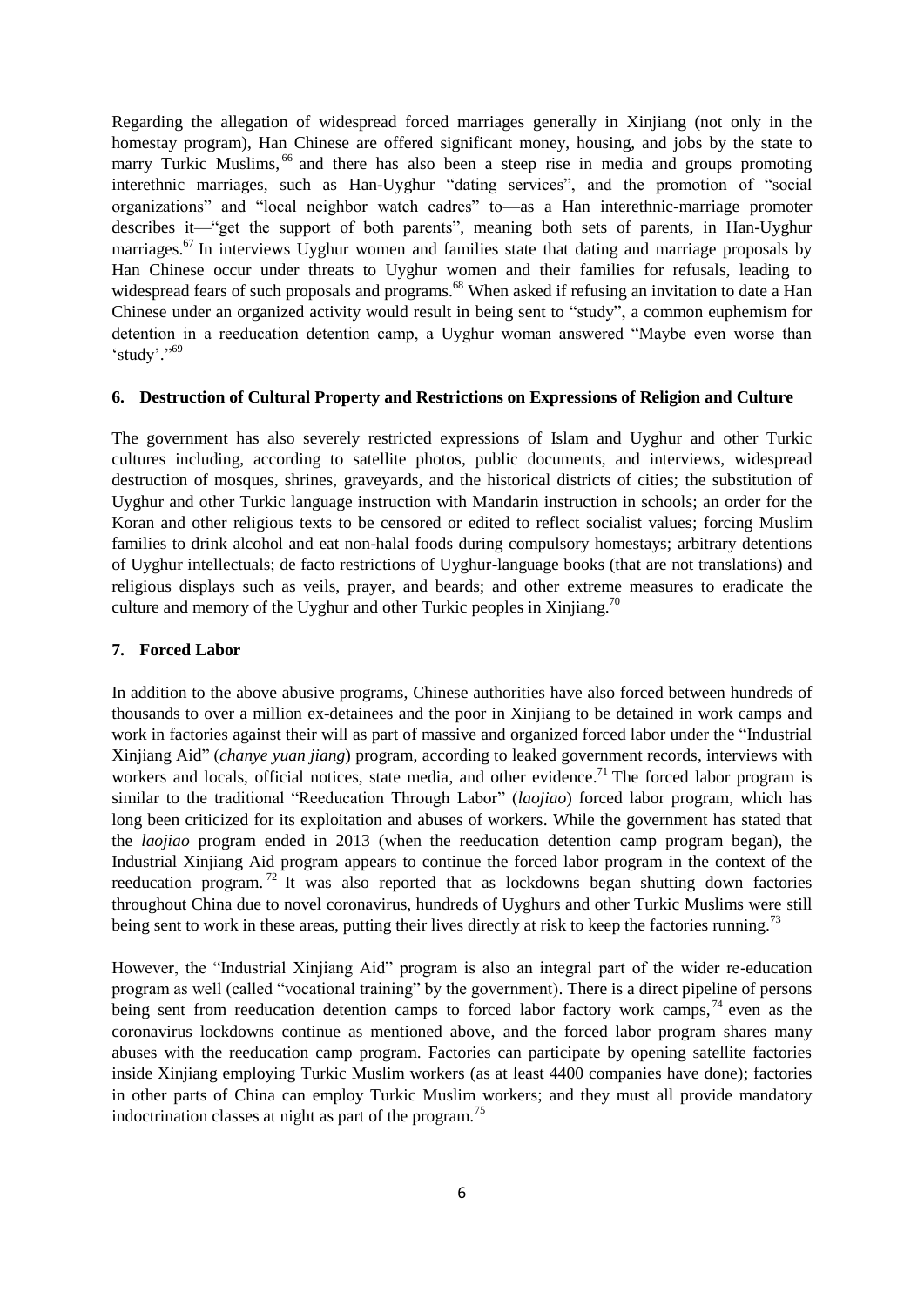#### a) *Pipeline from Reeducation Detention Camps to Forced Labor Factory Work Camps*

Official reports track the movement of Turkic Muslims from reeducation detention camps to forced labor factory work camps. This has been confirmed by an informed source who also stated the persons were threatened with further detention if they refused the work assignment.<sup>76</sup> The government actively promotes the forced labor of former detainees by offering subsidies to companies employing them (5,000 RMB [77,000 JPY/\$705 USD] for each detainee who works over three years) to attract business to Xinjiang, with much greater awards for transfers to factories outside Xinjiang.<sup>77</sup> One official advertisement advertised up to 1,000 ethnic minority workers available for factory work, with an arrival date around two weeks and starting from 100 workers, with listed advantages being "quasimilitary management", no loss of personnel, and that factory managers can apply for Xinjiang police to be stationed at the factory 24 hours a day.<sup>78</sup>

A Moyu county 2019 work report stated that "For every batch [of workers] that is trained, a batch of employment will be arranged and a batch will be transferred. Those employed need to receive thorough ideological education and remain in their jobs."<sup>79</sup> Counties reported that among persons sent to forced labor camps, between 10% to 50% were sent to work outside of Xinjiang.<sup>80</sup> An Australian Strategic Policy Institute report ("ASPI Report") cited official records and other evidence of at least 27 Chinese factories employing Turkic Muslim labor forcibly working in or transferred from Xinjiang since 2017 claiming to supply at least 83 well-known brands.<sup>81</sup> To give two examples, Haoyuanpeng Clothing Manufacturing Co. Ltd (HYP) transferred from Xinjiang to its Anhui factory 63 workers, which were listed as "graduates" of a "vocational school" reeducation camp, with plans to transfer 500 more, <sup>82</sup> and Qingdao Taekwang Shoes Co. Ltd employed 600 Turkic Muslim workers, all of which were subjected to reeducation classes. <sup>83</sup> The aforementioned governmental Karakax list also reports reeducation camp detainees being transferred into forced factory work camps, recommending that one former detainee "remain in a factory in the re-education camps" after recording that he "poses a certain level of danger to society."<sup>84</sup>

# b) *Evidence of Forced Labor, Abuses, and Discrimination*

The ASPI Report documented evidence that the transferred Xinjiang labor is forced and that their conditions are prison-like, including: inward-facing barbed wire fences, watchtowers, guard stations, stationed police, movement restrictions, bans on returning home for holidays, segregated work, monitored transits, transits in segregated trains, "military-style management", restrictions on religious practice, threats of detention in reeducation camps or prison for refusals, similar threats to family members for refusals, and special "integration" offices in the factories.<sup>85</sup>

One worker, who said she was sent from a reeducation detention camp to work in a factory against her will, reported to her sister that "660 people are brought in shackled and handcuffed.... They have no choice, they will end up in jail, if they say something.... Tell them it has been two years, [and I have] not been released."<sup>86</sup> Another reported that "There were police when you enter and leave the factory, they will check our phones and conduct body search", and that not only former detainees are forced to work, but also unemployed people and farmers who are given the choice to work in factories or being sent to detention camps.<sup>87</sup>

Turkic Muslim workers are also tracked and surveillanced as well as their families, which carries the threat of family punishment for disobedience.<sup>88</sup> A government document describes a database recording medical, ideological, and employment details of each Turkic Muslim worker,<sup>89</sup> and one Uyghur person forced into work said police search their rooms and phones for religious content, the punishment for which is being sent back to a reeducation camp for 3 to 5 years.<sup>90</sup> As mentioned above, hundreds of Turkic Muslims are also continuing to be sent and forced to work in factories despite lockdowns to protect lives during the novel coronavirus crisis.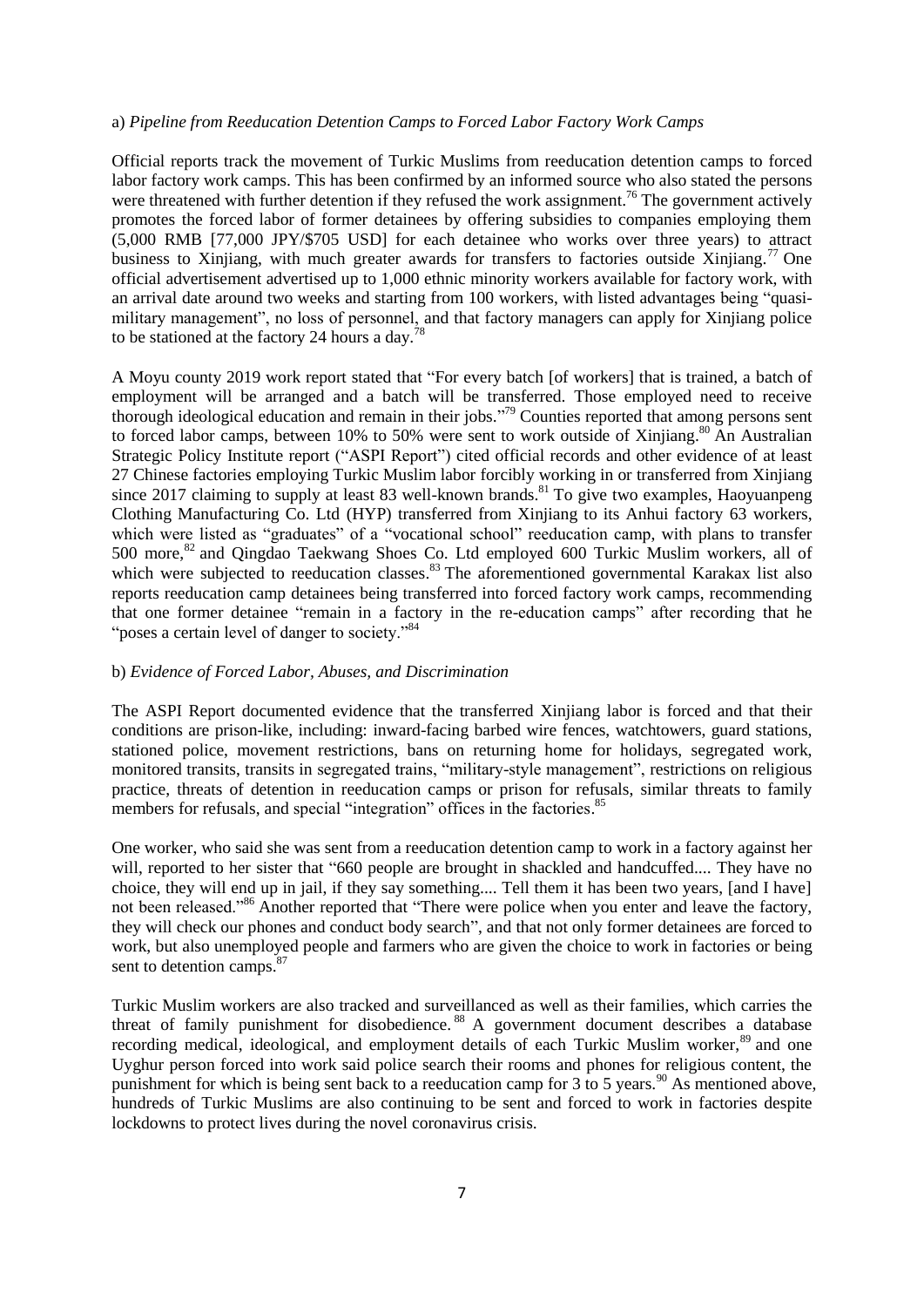Allegations of labor and human rights abuses among Turkic Muslim workers working in forced labor factories include allegations of demands for excessive overtime (e.g., 100 hours overtime a month), payment less than Han counterparts, movement restrictions, other labor violations, abuses stemming from the mandatory reeducation classes, assimilation efforts, and religious practice restrictions.<sup>91</sup> Aside from the clear economic goals of expanding exports by an underpaid coerced workforce,  $^{92}$  the Industrial Xinjiang Aid forced labor program continues the assimilation efforts of the reeducation camps, except run by companies.<sup>93</sup> As with the reeducation camps, the forced labor program's basis in discrimination is made evident by the vocal pride employers and government officials take in altering Uyghur workers' beliefs and practices, indicated by statements that they are being made into "modern" citizens who are "more physically attractive" and "take daily showers."<sup>54</sup>

#### c) *Japanese Companies Linked to the Forced Labor Program*

As mentioned above, the ASPI Report links 27 Chinese factories participating in the forced labor program to at least 83 well-known brands through their supply chains. Among these 83 brands, 11 Japanese companies were listed: Hitachi, Japan Display Inc., Mitsubishi, Mitsumi, Nintendo, Panasonic, Sharp, Sony, TDK, Toshiba, and Uniqlo. Panasonic was the only Japanese company listed in ASPI's report as responding to the claim, stating that it did not have a contractual relationship with forced labor suppliers but did not rule out links to the forced labor factories in its supply chains.<sup>95</sup> The Business and Human Rights Resource Center has collected responses from some of the 83 brands to the report, but responses by Japanese companies were not among the collection if they were made.<sup>96</sup>

Two Japanese companies, Muji and Uniqlo, were also linked to Xinjiang cotton production, which may suggest a link to forced labor in their supply chain.<sup>97</sup> While the forced labor factories operate in multiple sectors, a major sector is cotton processing. Eighty-four percent of cotton in China was produced in Xinjiang in 2018, and Chinese cotton made up 22% of the global market in 2018-2019, much of it processed into yarn, textiles, apparel, and footwear in Chinese factories, including ones employing forced labor.<sup>98</sup> Because of the complexity and opaqueness of modern supply chains, any global company sourcing cotton from China, such as Uniqlo and Muji, has likely bought the products of this forced labor. The response of both companies has been insufficient given the massive scale of the problem:

- **Muji.** Muji released a document about preventing forced labor, saying it was "aware that the risk of modern slavery and human trafficking exists within our own operations and in the supply chain…. We are committed to eliminating and preventing such risk as much as possible…."
- Uniqlo. In a statement... Uniqlo said that it "sources cotton from a number of locations around the world, including Australia, the US and China." "Uniqlo does not have any production partners located in the Xinjiang area…. Our China-based manufacturing partners source cotton from multiple cotton-producing areas around the country."<sup>99</sup>

Given the explicit links made by ASPI between forced labor factories and Japanese companies and the high likelihood of global companies buying textile products from China produced by forced labor, what is called for is not silence or words that deny, minimize, or excuse a connection to forced labor or list internal measures that cannot be verified. Rather the situation calls for stringent due diligence investigations of companies' supply chains to ensure no products of forced labor are present, in partnership with civil society experts to ensure their accuracy and effectiveness, and public release of the results to ensure transparency and verification. If links to forced labor in their supply chains are identified, the companies should take measures consistent with the UN Guiding Principles on Business and Human Rights to ensure their supply chains are free of forced labor.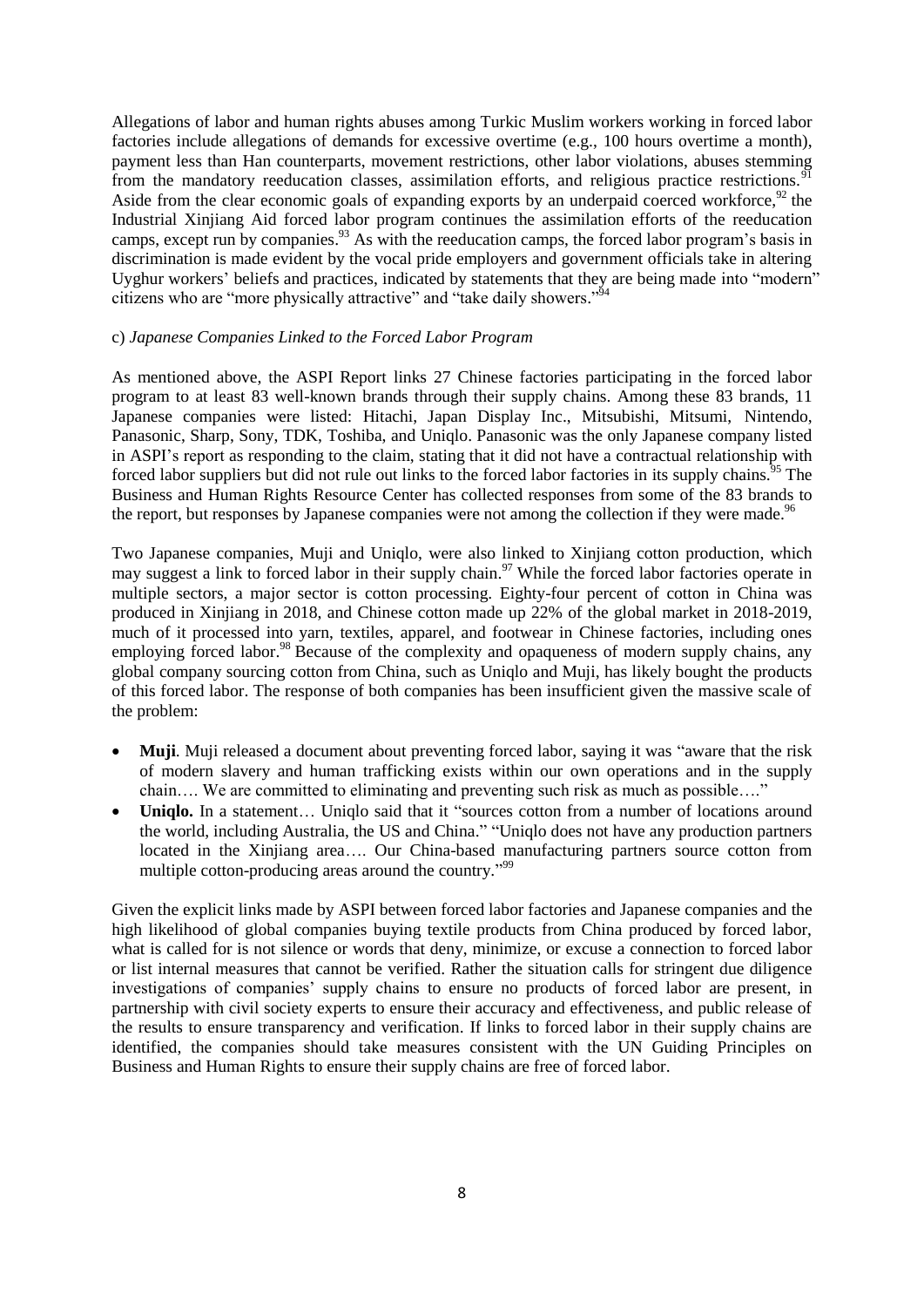# **8. An Outcry Against China's Campaign in Xinjiang throughout the International Community**

As the increasingly shocking revelations of the gross abuses and widespread violations against Turkic Muslims in Xinjiang by the Chinese government have been made public, the outcry throughout the international community has grown in its condemnation. Below is a number of important statements by state and UN officials.

- The Committee on the Elimination of Racial Discrimination (CERD) expressed its alarm about the detentions, unfair trials, surveillance, and reports of torture and ill-treatment of Uyghurs and other minorities in its review of China's 14th to 17th combined reports in August 2018.<sup>100</sup> It recommends that the government of China end its practices, immediately release those arbitrarily detained, investigate and hold accountable those responsible for its profiling policies, and give victims effective remedies including compensation and assurances of non-repetition.
- The UN High Commissioner for Human Rights, Michelle Bachelet, acknowledged these disturbing reports and requested China give OHCHR access to investigate in a September 2018 statement. 101
- Six UN Special Procedures sent a joint letter to the government of China in November 2018, the special rapporteurs for minorities, freedom of religion, freedom of expression, and human rights and terrorism, and the vice chairs for the working groups on arbitrary detention and forced disappearances.<sup>102</sup> The letter notes that the goal of the reeducation camps to homogenize society is illegitimate and that their coercive nature made them effectively detention camps. The experts found that the rules establishing the camps criminalize the legitimate exercise of basic rights, are based on overbroad definitions of extremist behavior, and violate China's obligations under international human rights law.
- Twenty-two states submitted a joint letter to the UN High Commissioner for Human Rights in July 2019 calling on China to end its mass detention program.<sup>103</sup>
- The UK Permanent Representative to the UN read a joint statement on behalf of 23 states at a CERD dialog meeting in October 2019 calling on the Chinese government to urgently implement CERD's recommendations.<sup>104</sup>

# **9. Human Rights Now Calls on the Government of China to Respect its International Obligations and End its Grossly Abusive Campaign against Turkic Muslims in Xinjiang**

Human Rights Now shares in the shock and alarm of the international community at the scale and severity of abuses and violations being committed by the government of China against its Turkic Muslim populations in its comprehensive effort to eradicate their religion and culture within its borders. The campaign includes dozens of categories of serious, widespread, and systematic abuses deeply integrated into the social fabric of Xinjiang and involving numbers in the millions of people, including arbitrary and abusive detentions, constant monitoring, terrorizing, brainwashing, forced labor, and other serious abuses. The crisis requires a comprehensive response proportional to the scale of abuses. Below are some of the most important imperatives and recommendations we offer.

#### **To the government of China:**

- Immediately close all reeducation detention camps and programs in or outside Xinjiang and release all individuals.
- Immediately end the "Strike Hard Campaign against Violent Terrorism" program in Xinjiang, as well as all compulsory programs such as the "*fanghuiju*", "Becoming Family", forced labor under "Industrial Xinjiang Aid" or any other program, and other programs designed to surveil, detain, abuse, or control the Turkic Muslim population in Xinjiang.
- Ensure that Turkic Muslims have equal access to food aid, medical treatment, and other measures designed to address the impact of the novel coronavirus crisis, and ensure that they are not forced to work in risky lockdown areas.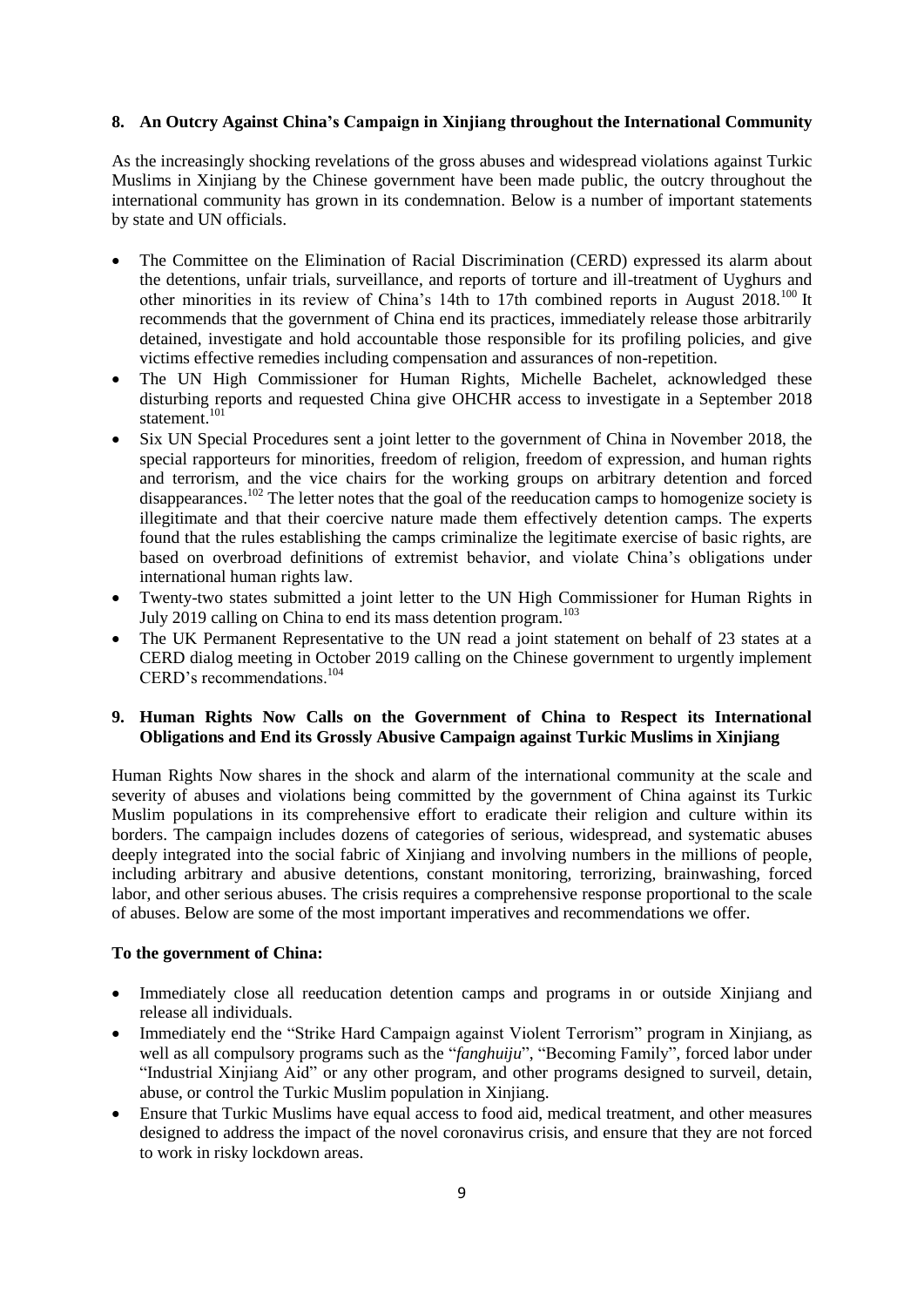- Provide independent international human rights monitors, including as requested by the OHCHR and UN Special Procedures, with full and unlimited access to Xinjiang UAR.
- End restrictions on Turkic Muslims' rights to freedom of religion, expression, assembly, association, culture, and other fundamental rights.
- Investigate all allegations of abusive practices under the "Strike Hard Campaign against Violent Terrorism" and forced labor programs and prosecute all responsible officials, from high-level organizers to low-level personnel, company personnel, and any other persons responsible for violations.
- Investigate allegations of mass rape and forced marriages of Turkic Muslim women by Han Chinese officials and citizens, and take measures to ensure that rape and forced marriages do not occur.
- Drop the charges or release Turkic Muslims arbitrarily imprisoned under the pretext of terrorism or extremism with no supporting evidence, and ensure all trials adhere to international fair trial standards.
- End mass surveillance and data-gathering and storage techniques that disproportionately invade privacy without a legitimate cause, including the Joint Operations Platform's big data program and the collection of biometric data not proportional to meeting a legitimate government objective, and destroy any existing records already taken.
- Return passports confiscated from Turkic Muslims in Xinjiang and end future arbitrary confiscations.
- Provide victims of arbitrary detention and abuses under the Strike Hard Campaign and forced labor program with effective remedies including compensation, treatment, and assurances of nonrepetition.
- Abolish laws and policies at all levels of government that provide legal grounds for any of the above abuses and violations.

# **To the international community of states:**

- Apply pressure urging the government of China to end its Strike Hard Campaign and forced labor program, including through private diplomacy, public statements in international fora, and the application of sanctions and other forms of pressure against the government of China and responsible officials and companies.
- Do not forcibly return Turkic Muslims to China without investigating their risk of persecution; offer broad and expedited amnesty to them as applicable; and investigate and offer protection to them from threats by the Chinese government in your respective territory.
- Support the creation of UN special procedures and other mechanisms to investigate and document the human rights crisis in Xinjiang and facilitate international accountability for violations.
- Pass measures requiring or facilitating companies doing business in China to end any business directly contributing to the Strike Hard Campaign and forced labor program (such as by selling surveillance or data technology to Chinese companies) and to conduct due diligence investigations of their Chinese business connections to ensure that no products of forced labor enter their supply chains, the results of which should be made public for verification.

Endnotes

1

<sup>&</sup>lt;sup>1</sup> Shepherd, "Fear and oppression in Xinjiang: China's war on Uighur culture", 12 Sept. 2019, [https://www.ft.com/content/48508182-d426-11e9-8367-807ebd53ab77.](https://www.ft.com/content/48508182-d426-11e9-8367-807ebd53ab77)

 $2$  1 million: deHahn, "More than 1 million Muslims are detained in China—but how did we get that number?", Quartz, 5 July 2019, [https://qz.com/1599393/how-researchers-estimate-1-million-uyghurs-are-detained-in](https://qz.com/1599393/how-researchers-estimate-1-million-uyghurs-are-detained-in-xinjiang/)[xinjiang/;](https://qz.com/1599393/how-researchers-estimate-1-million-uyghurs-are-detained-in-xinjiang/) 1.5 million: Zenz, "Brainwashing, Police Guards and Coercive Internment: Evidence from Chinese Government Documents about the Nature and Extent of Xinjiang's 'Vocational Training Internment Camps'",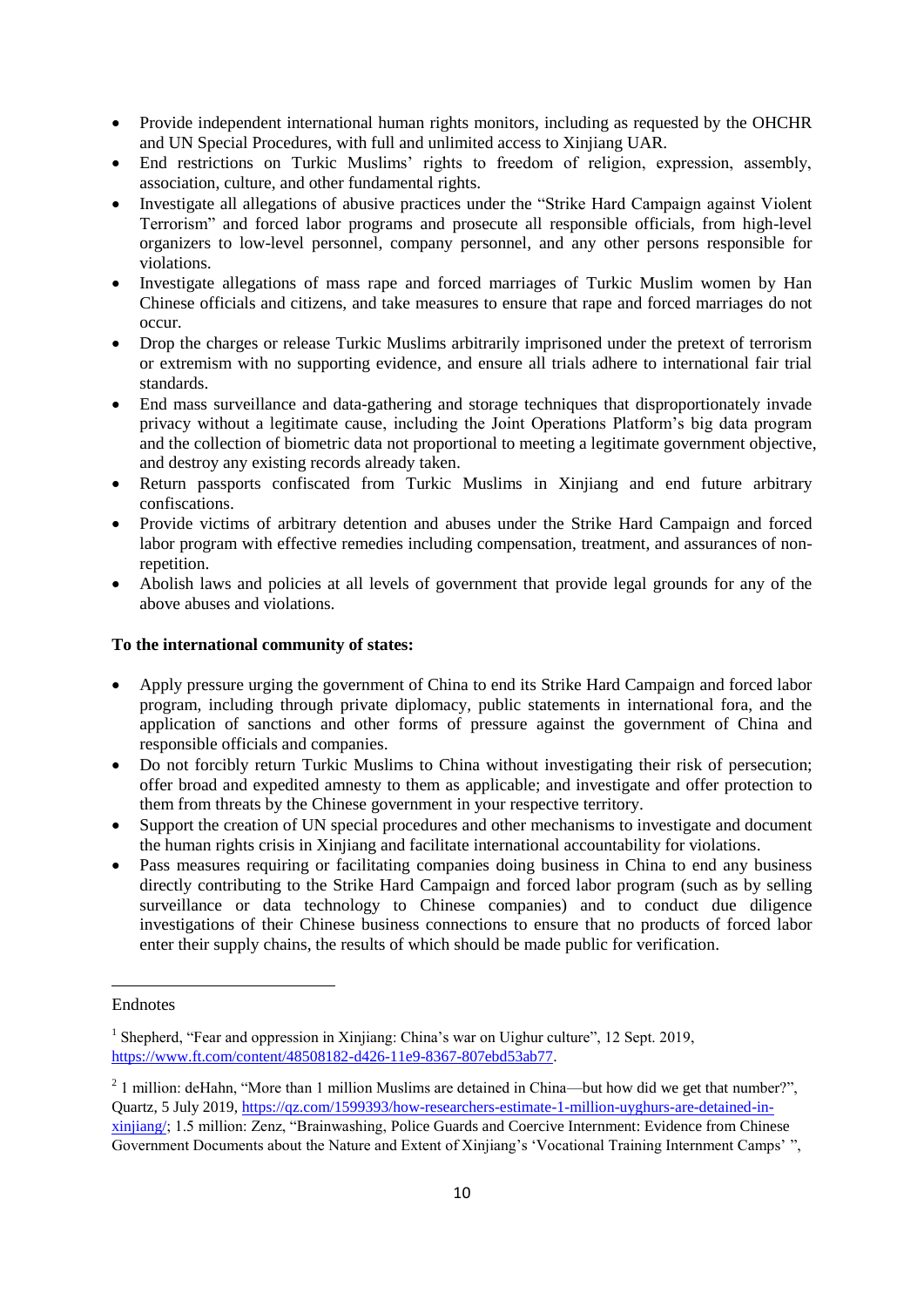Journal of Political Risk, 1 July 2019, [http://www.jpolrisk.com/brainwashing-police-guards-and-coercive](http://www.jpolrisk.com/brainwashing-police-guards-and-coercive-internment-evidence-from-chinese-government-documents-about-the-nature-and-extent-of-xinjiangs-vocational-training-internment-camps/)[internment-evidence-from-chinese-government-documents-about-the-nature-and-extent-of-xinjiangs-vocational](http://www.jpolrisk.com/brainwashing-police-guards-and-coercive-internment-evidence-from-chinese-government-documents-about-the-nature-and-extent-of-xinjiangs-vocational-training-internment-camps/)[training-internment-camps/;](http://www.jpolrisk.com/brainwashing-police-guards-and-coercive-internment-evidence-from-chinese-government-documents-about-the-nature-and-extent-of-xinjiangs-vocational-training-internment-camps/) 1.8 million: Lipes, "Expert Says 1.8 Million Uyghurs, Muslim Minorities Held in Xinjiang's Internment Camps‖, Radio Free Asia, 24 Nov. 2019,

[https://www.rfa.org/english/news/uyghur/detainees-11232019223242.html;](https://www.rfa.org/english/news/uyghur/detainees-11232019223242.html) 3 million: Stewart, "China putting minority Muslims in 'concentration camps,' U.S. says", Reuters, 4 May 2019,

[https://www.reuters.com/article/us-usa-china-concentrationcamps/china-putting-minority-muslims-in](https://www.reuters.com/article/us-usa-china-concentrationcamps/china-putting-minority-muslims-in-concentration-camps-us-says-idUSKCN1S925K)[concentration-camps-us-says-idUSKCN1S925K;](https://www.reuters.com/article/us-usa-china-concentrationcamps/china-putting-minority-muslims-in-concentration-camps-us-says-idUSKCN1S925K) AFP News Agency, "Uighur activists say China running hundreds more camps", 28 Nov. 2019, [https://www.aljazeera.com/news/2019/11/uighur-activists-china-running](https://www.aljazeera.com/news/2019/11/uighur-activists-china-running-hundreds-camps-191112204426528.html)[hundreds-camps-191112204426528.html;](https://www.aljazeera.com/news/2019/11/uighur-activists-china-running-hundreds-camps-191112204426528.html) Zand, "China's Oppression of the Uighurs 'The Equivalent of Cultural Genocide' ", Spiegel, 28 Nov. 2019, [https://www.spiegel.de/international/world/chinese-oppression](https://www.spiegel.de/international/world/chinese-oppression-of-the-uighurs-like-cultural-genocide-a-1298171.html)[of-the-uighurs-like-cultural-genocide-a-1298171.html.](https://www.spiegel.de/international/world/chinese-oppression-of-the-uighurs-like-cultural-genocide-a-1298171.html)

<sup>3</sup> Wen & Auvezov, "Tracking China's Muslim Gulag: Turning the desert into detention camps", 29 Nov. 2019, [https://www.reuters.com/investigates/special-report/muslims-camps-china/;](https://www.reuters.com/investigates/special-report/muslims-camps-china/) Shepherd, *above*, note 1, [https://www.ft.com/content/48508182-d426-11e9-8367-807ebd53ab77.](https://www.ft.com/content/48508182-d426-11e9-8367-807ebd53ab77)

<sup>4</sup> Buckley, "China's Prisons Swell After Deluge of Arrests Engulfs Muslims", NYTimes, 31 Aug. 2019, <https://www.nytimes.com/2019/08/31/world/asia/xinjiang-china-uighurs-prisons.html> ("During 2017 alone, Xinjiang courts sentenced almost 87,000 defendants, 10 times more than the previous year, to prison terms of five years or longer. Arrests increased eightfold; prosecutions fivefold.... That year [2017], prosecutors in Xinjiang approved 227,261 arrests, more than eight times as many as a year earlier, according to a recently released official regional yearbook. In 2018, they approved an additional 114,023 arrests, an annual report from the regional prosecution office said. The total number of arrests over these two years was more than 70 percent higher than the cumulative total for the entire previous 10 years.... Last year, the courts heard 74,348 cases. They declared just 22 people not guilty."

 $5$  Zenz, "Wash Brains, Cleanse Hearts': Evidence from Chinese Government Documents about the Nature and Extent of Xinjiang's Extrajudicial Internment Campaign", Journal of Political Risk, 24 Nov. 2019, [https://www.jpolrisk.com/wash-brains-cleanse-hearts/.](https://www.jpolrisk.com/wash-brains-cleanse-hearts/)

<sup>6</sup> Qin, "In China's Crackdown on Muslims, Children Have Not Been Spared", NYTimes, 28 Dec. 2019, [https://www.nytimes.com/2019/12/28/world/asia/china-xinjiang-children-boarding-schools.html.](https://www.nytimes.com/2019/12/28/world/asia/china-xinjiang-children-boarding-schools.html)

 $^7$  Oin, *id.* 

1

<sup>8</sup> Xu, et al, "Uyghurs for sale", Australian Strategic Policy Institute (ASPI), 1 Mar. 2020, [https://www.aspi.org.au/report/uyghurs-sale.](https://www.aspi.org.au/report/uyghurs-sale)

<sup>9</sup> Ramzy & Buckley, "Absolutely No Mercy': Leaked Files Expose How China Organized Mass Detentions of Muslims‖, NYTimes, 16 Nov. 2019, [https://www.nytimes.com/interactive/2019/11/16/world/asia/china](https://www.nytimes.com/interactive/2019/11/16/world/asia/china-xinjiang-documents.html)[xinjiang-documents.html.](https://www.nytimes.com/interactive/2019/11/16/world/asia/china-xinjiang-documents.html)

 $10$  Dooley, "Inside China's internment camps: tear gas, Tasers and textbooks", AFP, 25 Oct. 2019, <https://www.afp.com/en/inside-chinas-internment-camps-tear-gas-tasers-and-textbooks> ("In addition to exprisoners and those charged with religious extremism, local governments were also ordered to ensure that at least one member of each household received vocational education for a minimum of one to three months -- a measure ostensibly aimed at alleviating poverty in the region of 24 million.").

<sup>11</sup> Zenz, *above*, note 5[, https://www.jpolrisk.com/wash-brains-cleanse-hearts/.](https://www.jpolrisk.com/wash-brains-cleanse-hearts/)

<sup>12</sup> Allen-Ebrahimian, "Exposed: China's Operating Manuals For Mass Internment And Arrest By Algorithm", International Consortium of Investigative Journalists, 24 Nov. 2019, [https://www.icij.org/investigations/china](https://www.icij.org/investigations/china-cables/exposed-chinas-operating-manuals-for-mass-internment-and-arrest-by-algorithm/)[cables/exposed-chinas-operating-manuals-for-mass-internment-and-arrest-by-algorithm/;](https://www.icij.org/investigations/china-cables/exposed-chinas-operating-manuals-for-mass-internment-and-arrest-by-algorithm/) Ramzy & Buckley, *above*, note 9[, https://www.nytimes.com/interactive/2019/11/16/world/asia/china-xinjiang-documents.html](https://www.nytimes.com/interactive/2019/11/16/world/asia/china-xinjiang-documents.html) ("In six villages in Yarkand, a county in southwestern Xinjiang where nearly all the residents are Uighur, [Zenz]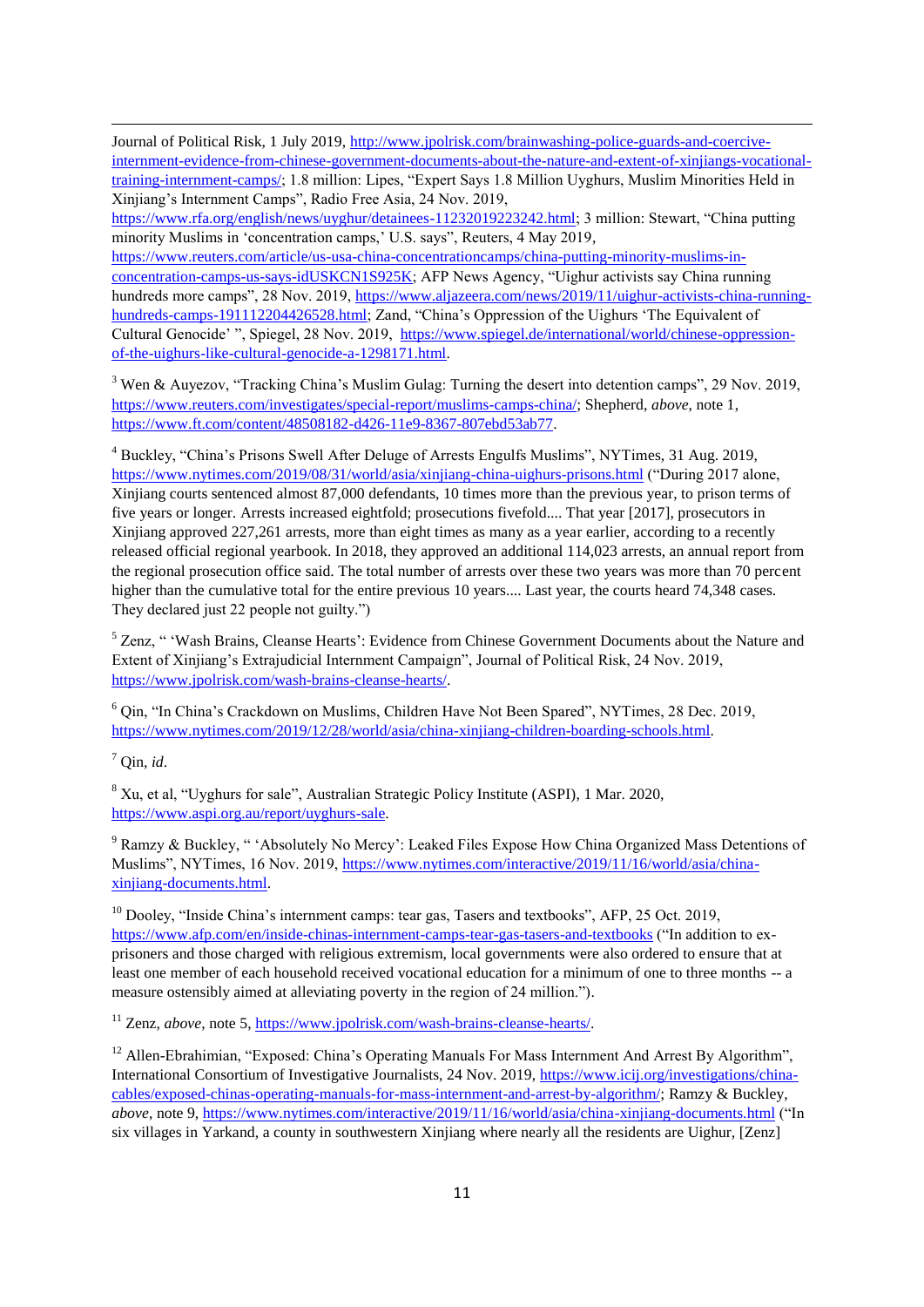found that about one in six rural adult residents were interned or in prison. In two villages in that county, nearly 60 percent of households had at least one person in custody.")

<sup>13</sup> Stavrou, "A Million People Are Jailed at China's Gulags. I Managed to Escape. Here's What Really Goes on Inside‖, Haaretz, 17 Oct. 2019, [https://www.haaretz.com/world-news/.premium.MAGAZINE-a-million-people](https://www.haaretz.com/world-news/.premium.MAGAZINE-a-million-people-are-jailed-at-china-s-gulags-i-escaped-here-s-what-goes-on-inside-1.7994216)[are-jailed-at-china-s-gulags-i-escaped-here-s-what-goes-on-inside-1.7994216;](https://www.haaretz.com/world-news/.premium.MAGAZINE-a-million-people-are-jailed-at-china-s-gulags-i-escaped-here-s-what-goes-on-inside-1.7994216) Human Rights Watch, ―Eradicating Ideological Viruses: China's Campaign of Repression Against Xinjiang's Muslims‖, 9 Sept. 2018, [https://www.hrw.org/report/2018/09/09/eradicating-ideological-viruses/chinas-campaign-repression-against](https://www.hrw.org/report/2018/09/09/eradicating-ideological-viruses/chinas-campaign-repression-against-xinjiangs)[xinjiangs;](https://www.hrw.org/report/2018/09/09/eradicating-ideological-viruses/chinas-campaign-repression-against-xinjiangs) Yang & Petersmann, "Exclusive: China's systematic tracking, arrests of Uighurs exposed in new Xinjiang leak‖, DW, 17 Feb. 2020[, https://www.dw.com/en/exclusive-chinas-systematic-tracking-arrests-of](https://www.dw.com/en/exclusive-chinas-systematic-tracking-arrests-of-uighurs-exposed-in-new-xinjiang-leak/a-52397824)[uighurs-exposed-in-new-xinjiang-leak/a-52397824](https://www.dw.com/en/exclusive-chinas-systematic-tracking-arrests-of-uighurs-exposed-in-new-xinjiang-leak/a-52397824) (60% of detainees listed in the Karakax list were between 20 and 40 years old, focusing on young families as the greatest threat).

<sup>14</sup> Allen-Ebrahimian, *above*, note 12, [https://www.icij.org/investigations/china-cables/exposed-chinas-operating](https://www.icij.org/investigations/china-cables/exposed-chinas-operating-manuals-for-mass-internment-and-arrest-by-algorithm/)[manuals-for-mass-internment-and-arrest-by-algorithm/;](https://www.icij.org/investigations/china-cables/exposed-chinas-operating-manuals-for-mass-internment-and-arrest-by-algorithm/) Ramzy, "How China Tracked Detainees and Their Families", NYTimes, 17 Feb. 2020, [https://www.nytimes.com/2020/02/17/world/asia/china-reeducation-camps](https://www.nytimes.com/2020/02/17/world/asia/china-reeducation-camps-leaked.html)[leaked.html;](https://www.nytimes.com/2020/02/17/world/asia/china-reeducation-camps-leaked.html) Human Rights Watch, *id*.; Stavrou, *id*; The Guardian, "Uighur man's 10-year sentence shows harsh reality of Chinese repression", 24 Nov. 2019, [https://www.theguardian.com/world/2019/nov/24/china-cables](https://www.theguardian.com/world/2019/nov/24/china-cables-uighur-man-10-year-sentence-shows-harsh-reality-of-chinese-repression)[uighur-man-10-year-sentence-shows-harsh-reality-of-chinese-repression.](https://www.theguardian.com/world/2019/nov/24/china-cables-uighur-man-10-year-sentence-shows-harsh-reality-of-chinese-repression)

<sup>15</sup> Yang & Petersmann, *above*, note 13[, https://www.dw.com/en/exclusive-chinas-systematic-tracking-arrests-of](https://www.dw.com/en/exclusive-chinas-systematic-tracking-arrests-of-uighurs-exposed-in-new-xinjiang-leak/a-52397824)[uighurs-exposed-in-new-xinjiang-leak/a-52397824](https://www.dw.com/en/exclusive-chinas-systematic-tracking-arrests-of-uighurs-exposed-in-new-xinjiang-leak/a-52397824) (more men were detained for violating the birth control policy than women); Ramzy, *id*.

<sup>16</sup> Juma & Lipes, "Top US Diplomat Says China Document Leak Confirms 'Very Significant' Abuses in Xinjiang‖, RFA, 26 Nov. 2019, [https://www.rfa.org/english/news/uyghur/documents-11262019135803.html.](https://www.rfa.org/english/news/uyghur/documents-11262019135803.html)

<sup>17</sup> Stavrou, *above*, note 13[, https://www.haaretz.com/world-news/.premium.MAGAZINE-a-million-people-are](https://www.haaretz.com/world-news/.premium.MAGAZINE-a-million-people-are-jailed-at-china-s-gulags-i-escaped-here-s-what-goes-on-inside-1.7994216)[jailed-at-china-s-gulags-i-escaped-here-s-what-goes-on-inside-1.7994216.](https://www.haaretz.com/world-news/.premium.MAGAZINE-a-million-people-are-jailed-at-china-s-gulags-i-escaped-here-s-what-goes-on-inside-1.7994216) Compare the similar details in Human Rights Watch's report, *above*, note 13, [https://www.hrw.org/report/2018/09/09/eradicating-ideological](https://www.hrw.org/report/2018/09/09/eradicating-ideological-viruses/chinas-campaign-repression-against-xinjiangs)[viruses/chinas-campaign-repression-against-xinjiangs.](https://www.hrw.org/report/2018/09/09/eradicating-ideological-viruses/chinas-campaign-repression-against-xinjiangs)

<sup>18</sup> Stavrou, *id.*

1

<sup>19</sup> Human Rights Watch, *above*, note 13, [https://www.hrw.org/report/2018/09/09/eradicating-ideological](https://www.hrw.org/report/2018/09/09/eradicating-ideological-viruses/chinas-campaign-repression-against-xinjiangs)[viruses/chinas-campaign-repression-against-xinjiangs.](https://www.hrw.org/report/2018/09/09/eradicating-ideological-viruses/chinas-campaign-repression-against-xinjiangs)

<sup>20</sup> Allen-Ebrahimian, *above*, note 12, [https://www.icij.org/investigations/china-cables/exposed-chinas-operating](https://www.icij.org/investigations/china-cables/exposed-chinas-operating-manuals-for-mass-internment-and-arrest-by-algorithm/)[manuals-for-mass-internment-and-arrest-by-algorithm/.](https://www.icij.org/investigations/china-cables/exposed-chinas-operating-manuals-for-mass-internment-and-arrest-by-algorithm/)

<sup>21</sup> Zenz & Leibold, "Xinijang's Rapidly Evolving Security State", 17 China Brief 4, 14 Mar. 2017, [https://jamestown.org/program/xinjiangs-rapidly-evolving-security-state/.](https://jamestown.org/program/xinjiangs-rapidly-evolving-security-state/)

<sup>22</sup> Zenz, *above*, note 5[, https://www.jpolrisk.com/wash-brains-cleanse-hearts/.](https://www.jpolrisk.com/wash-brains-cleanse-hearts/)

<sup>23</sup> Zenz, *id*.

<sup>24</sup> Dooley, *above*, note 10, [https://www.afp.com/en/inside-chinas-internment-camps-tear-gas-tasers-and](https://www.afp.com/en/inside-chinas-internment-camps-tear-gas-tasers-and-textbooks)[textbooks.](https://www.afp.com/en/inside-chinas-internment-camps-tear-gas-tasers-and-textbooks)

<sup>25</sup> Dooley, *id*.

<sup>26</sup> Ramzy & Buckley, *above*, note 9, [https://www.nytimes.com/interactive/2019/11/16/world/asia/china-](https://www.nytimes.com/interactive/2019/11/16/world/asia/china-xinjiang-documents.html)

[xinjiang-documents.html](https://www.nytimes.com/interactive/2019/11/16/world/asia/china-xinjiang-documents.html) ("The orders called on guards to strictly control and monitor the activities of students: ‗Prevent escapes while they are at class, dining, using the toilet, washing, receiving medical care or meeting with family.' Other instructions call for erecting guardhouses and internal partitions inside the camps to prevent inmates from moving around freely; rigorously checking any people, vehicles or goods entering, and recruiting informants to spy on other detainees.")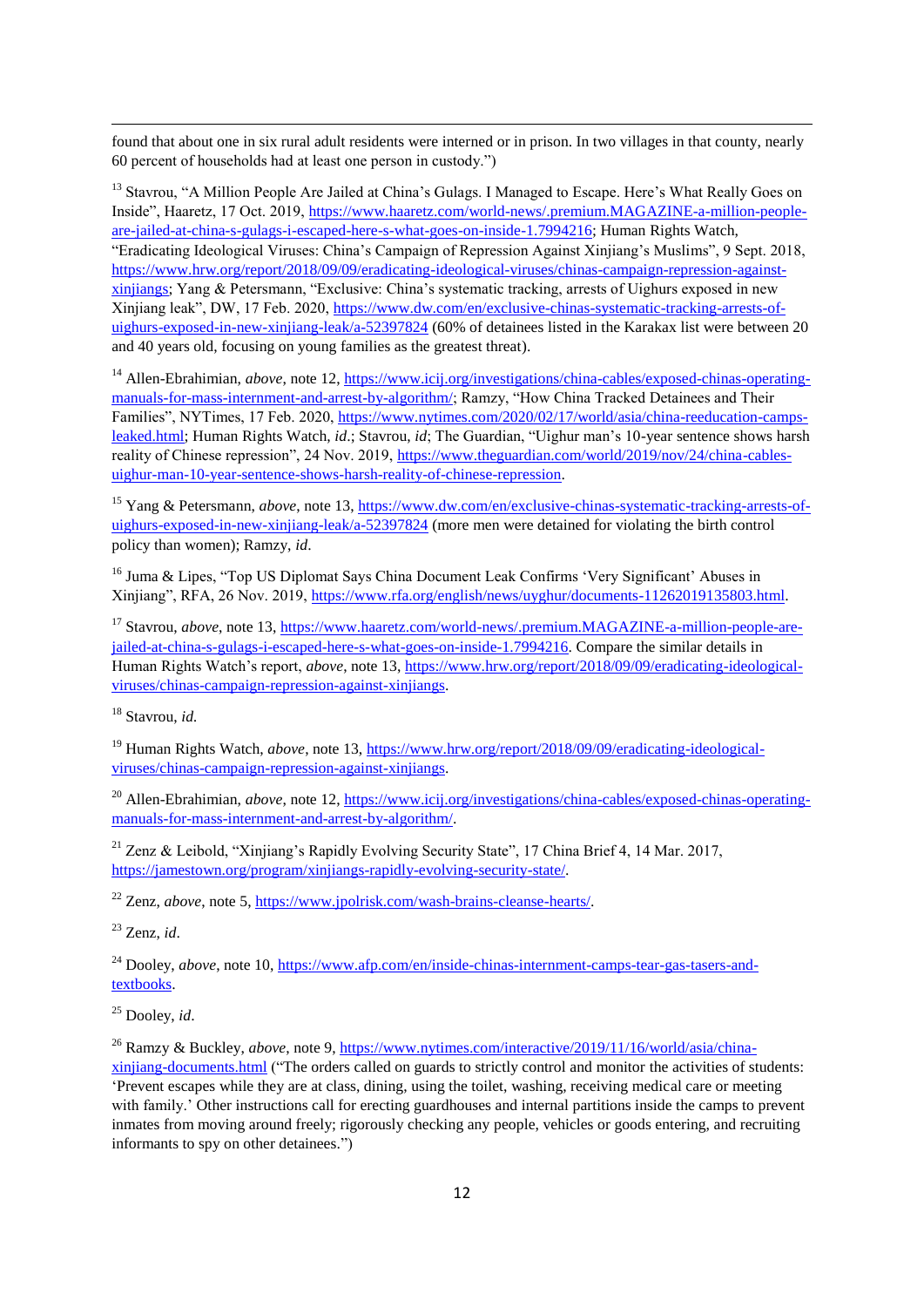<sup>27</sup> Allen-Ebrahimian, *above*, note 12, [https://www.icij.org/investigations/china-cables/exposed-chinas-operating](https://www.icij.org/investigations/china-cables/exposed-chinas-operating-manuals-for-mass-internment-and-arrest-by-algorithm/)[manuals-for-mass-internment-and-arrest-by-algorithm/.](https://www.icij.org/investigations/china-cables/exposed-chinas-operating-manuals-for-mass-internment-and-arrest-by-algorithm/)

 $^{28}$  Shih, "China's mass indoctrination camps evoke Cultural Revolution", APNews, 18 May 2018, [https://apnews.com/6e151296fb194f85ba69a8babd972e4b/China%E2%80%99s-massindoctrinationcamps](https://apnews.com/6e151296fb194f85ba69a8babd972e4b/China%E2%80%99s-massindoctrinationcamps-evoke-Cultural-Revolution)[evoke-Cultural-Revolution.](https://apnews.com/6e151296fb194f85ba69a8babd972e4b/China%E2%80%99s-massindoctrinationcamps-evoke-Cultural-Revolution)

 $^{29}$  Ramzy & Buckley, "Leaked China Files Show Internment Camps Are Ruled by Secrecy and Spying", NYTimes, 24 Nov. 2019, [https://www.nytimes.com/2019/11/24/world/asia/leak-chinas-internment](https://www.nytimes.com/2019/11/24/world/asia/leak-chinas-internment-camps.html)[camps.html](https://www.nytimes.com/2019/11/24/world/asia/leak-chinas-internment-camps.html) ("You enter the camp with 1,000 points. You can't gain points. You can only lose them if you yawn or smile,' recalled Rahima Senbai, who was held in a camp in October 2017 and only allowed to return to her home in Kazakhstan a year later. 'If you ever went under 500 points, you'd have to stay for another year.'").

<sup>30</sup> Ramzy & Buckley*, id*.

1

<sup>31</sup> Human Rights Watch, *above*, note 13, [https://www.hrw.org/report/2018/09/09/eradicating-ideological](https://www.hrw.org/report/2018/09/09/eradicating-ideological-viruses/chinas-campaign-repression-against-xinjiangs)[viruses/chinas-campaign-repression-against-xinjiangs.](https://www.hrw.org/report/2018/09/09/eradicating-ideological-viruses/chinas-campaign-repression-against-xinjiangs)

<sup>32</sup> Buckley, *above*, note 4, [https://www.nytimes.com/2019/08/31/world/asia/xinjiang-china-uighurs](https://www.nytimes.com/2019/08/31/world/asia/xinjiang-china-uighurs-prisons.html)[prisons.html.](https://www.nytimes.com/2019/08/31/world/asia/xinjiang-china-uighurs-prisons.html)

<sup>33</sup> Human Rights Watch, *above*, note 13, [https://www.hrw.org/report/2018/09/09/eradicating-ideological](https://www.hrw.org/report/2018/09/09/eradicating-ideological-viruses/chinas-campaign-repression-against-xinjiangs)[viruses/chinas-campaign-repression-against-xinjiangs;](https://www.hrw.org/report/2018/09/09/eradicating-ideological-viruses/chinas-campaign-repression-against-xinjiangs) Ferris-Rotman, "Abortions, IUDs and sexual humiliation: Muslim women who fled China for Kazakhstan recount ordeals", Washington Post, 5 Oct. 2019, [https://www.washingtonpost.com/world/asia\\_pacific/abortions-iuds-and-sexual-humiliation-muslim-women](https://www.washingtonpost.com/world/asia_pacific/abortions-iuds-and-sexual-humiliation-muslim-women-who-fled-china-for-kazakhstan-recount-ordeals/2019/10/04/551c2658-cfd2-11e9-a620-0a91656d7db6_story.html)[who-fled-china-for-kazakhstan-recount-ordeals/2019/10/04/551c2658-cfd2-11e9-a620-](https://www.washingtonpost.com/world/asia_pacific/abortions-iuds-and-sexual-humiliation-muslim-women-who-fled-china-for-kazakhstan-recount-ordeals/2019/10/04/551c2658-cfd2-11e9-a620-0a91656d7db6_story.html) [0a91656d7db6\\_story.html;](https://www.washingtonpost.com/world/asia_pacific/abortions-iuds-and-sexual-humiliation-muslim-women-who-fled-china-for-kazakhstan-recount-ordeals/2019/10/04/551c2658-cfd2-11e9-a620-0a91656d7db6_story.html) Bin Javaid, "Muslim women detained in China claim forced abortions", Al Jazeera, 1 Jan 2020, [https://www.aljazeera.com/news/2019/12/muslim-women-detained-china-claim-forced-abortions-](https://www.aljazeera.com/news/2019/12/muslim-women-detained-china-claim-forced-abortions-191231153646467.html)[191231153646467.html;](https://www.aljazeera.com/news/2019/12/muslim-women-detained-china-claim-forced-abortions-191231153646467.html) Stubley, "Muslim women 'sterilised' in China detention camps, say former detainees", The Independent, 12 Aug. 2019, [https://www.independent.co.uk/news/world/asia/uighur-muslim-china](https://www.independent.co.uk/news/world/asia/uighur-muslim-china-sterilisation-women-internment-camps-xinjiang-a9054641.html)[sterilisation-women-internment-camps-xinjiang-a9054641.htmlz](https://www.independent.co.uk/news/world/asia/uighur-muslim-china-sterilisation-women-internment-camps-xinjiang-a9054641.html). Hoja (Joshua Lipes trans.), "Female Detainees at Xinjiang Internment Camps Face Sterilization, Sexual Abuse: Camp Survivor", RFA, 30 Oct. 2019, [https://www.rfa.org/english/news/uyghur/abuse-10302019142433.html;](https://www.rfa.org/english/news/uyghur/abuse-10302019142433.html) Stavrou, *above*, note 13, [https://www.haaretz.com/world-news/.premium.MAGAZINE-a-million-people-are-jailed-at-china-s-gulags-i](https://www.haaretz.com/world-news/.premium.MAGAZINE-a-million-people-are-jailed-at-china-s-gulags-i-escaped-here-s-what-goes-on-inside-1.7994216)[escaped-here-s-what-goes-on-inside-1.7994216;](https://www.haaretz.com/world-news/.premium.MAGAZINE-a-million-people-are-jailed-at-china-s-gulags-i-escaped-here-s-what-goes-on-inside-1.7994216) Danilova, "Woman describes torture, beatings in Chinese detention camp", AP, 27 Nov. 2018, [https://apnews.com/61cdf7f5dfc34575aa643523b3c6b3fe.](https://apnews.com/61cdf7f5dfc34575aa643523b3c6b3fe)

<sup>34</sup> Stavrou, *id*. Compare the same details in Human Rights Watch's report, *id*., [https://www.hrw.org/report/2018/09/09/eradicating-ideological-viruses/chinas-campaign-repression-against](https://www.hrw.org/report/2018/09/09/eradicating-ideological-viruses/chinas-campaign-repression-against-xinjiangs)[xinjiangs.](https://www.hrw.org/report/2018/09/09/eradicating-ideological-viruses/chinas-campaign-repression-against-xinjiangs)

<sup>35</sup> Stavrou, *id.*

<sup>36</sup> Danilova, *above*, note 33, [https://apnews.com/61cdf7f5dfc34575aa643523b3c6b3fe;](https://apnews.com/61cdf7f5dfc34575aa643523b3c6b3fe) Allen-Ebrahimian, *above*, note 12[, https://www.icij.org/investigations/china-cables/exposed-chinas-operating-manuals-for-mass](https://www.icij.org/investigations/china-cables/exposed-chinas-operating-manuals-for-mass-internment-and-arrest-by-algorithm/)[internment-and-arrest-by-algorithm/;](https://www.icij.org/investigations/china-cables/exposed-chinas-operating-manuals-for-mass-internment-and-arrest-by-algorithm/) Human Rights Watch, *above*, note 13,

[https://www.hrw.org/report/2018/09/09/eradicating-ideological-viruses/chinas-campaign-repression-against](https://www.hrw.org/report/2018/09/09/eradicating-ideological-viruses/chinas-campaign-repression-against-xinjiangs)[xinjiangs.](https://www.hrw.org/report/2018/09/09/eradicating-ideological-viruses/chinas-campaign-repression-against-xinjiangs) Radio Free Asia, ―Elderly Uyghur Woman Dies in Detention in Xinjiang ‗Political Re-Education Camp, "24 May 2018, [https://www.rfa.org/english/news/uyghur/woman-05242018164854.html.](https://www.rfa.org/english/news/uyghur/woman-05242018164854.html)

 $37$  Agence France-Presse, "Uighurs in exile fear spread of coronavirus in China's internment camps", 13 Feb 2020, [https://www.theguardian.com/world/2020/feb/13/uighurs-in-exile-fear-spread-of-coronavirus-in-chinas](https://www.theguardian.com/world/2020/feb/13/uighurs-in-exile-fear-spread-of-coronavirus-in-chinas-internment-camps)[internment-camps.](https://www.theguardian.com/world/2020/feb/13/uighurs-in-exile-fear-spread-of-coronavirus-in-chinas-internment-camps)

<sup>38</sup> Juma & Seytoff, "Xinjiang Authorities Sending Uyghurs to Work in China's Factories, Despite Coronavirus Risks‖, RFA, 27 Feb. 2020[, https://www.rfa.org/english/news/uyghur/work-02272020160853.html.](https://www.rfa.org/english/news/uyghur/work-02272020160853.html)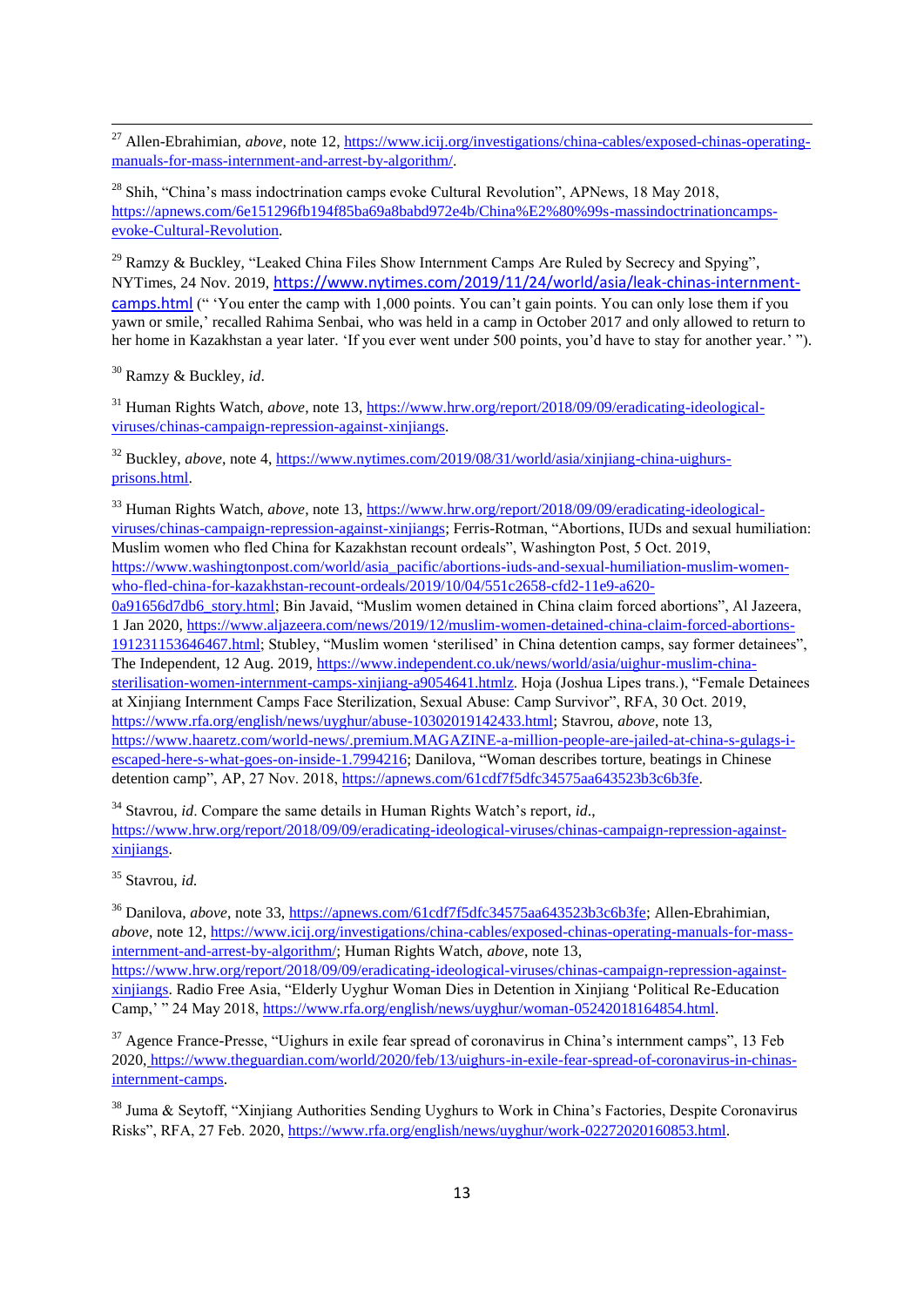<sup>39</sup> Shepherd, *above*, note 1, [https://www.ft.com/content/48508182-d426-11e9-8367-807ebd53ab77;](https://www.ft.com/content/48508182-d426-11e9-8367-807ebd53ab77) Zenz, *above*, note 5[, https://www.jpolrisk.com/wash-brains-cleanse-hearts/.](https://www.jpolrisk.com/wash-brains-cleanse-hearts/)

<sup>40</sup> Human Rights Watch, *above*, note 13, [https://www.hrw.org/report/2018/09/09/eradicating-ideological](https://www.hrw.org/report/2018/09/09/eradicating-ideological-viruses/chinas-campaign-repression-against-xinjiangs)[viruses/chinas-campaign-repression-against-xinjiangs.](https://www.hrw.org/report/2018/09/09/eradicating-ideological-viruses/chinas-campaign-repression-against-xinjiangs)

<sup>41</sup> Uyghur Congress, "PRESS RELEASE: China Must End Forced Labour and Mass Transfer of Uyghur Detainees", 1 April 2020, [https://www.uyghurcongress.org/en/press-release-china-must-end-forced-labour-and](https://www.uyghurcongress.org/en/press-release-china-must-end-forced-labour-and-mass-transfer-of-uyghur-detainees/)[mass-transfer-of-uyghur-detainees/.](https://www.uyghurcongress.org/en/press-release-china-must-end-forced-labour-and-mass-transfer-of-uyghur-detainees/)

<sup>42</sup> Allen-Ebrahimian, *above*, note 12, [https://www.icij.org/investigations/china-cables/exposed-chinas-operating](https://www.icij.org/investigations/china-cables/exposed-chinas-operating-manuals-for-mass-internment-and-arrest-by-algorithm/)[manuals-for-mass-internment-and-arrest-by-algorithm/;](https://www.icij.org/investigations/china-cables/exposed-chinas-operating-manuals-for-mass-internment-and-arrest-by-algorithm/) Ramzy & Buckley, *above*, note 9, <https://www.nytimes.com/interactive/2019/11/16/world/asia/china-xinjiang-documents.html> ("Strengthen the management of the students' hygiene,' it said. 'Ensure that they get timely haircuts and shave, change and wash their clothes. Arrange for them to have baths once or twice a week, so that they develop good habits.' ... ‗There was military discipline in everything we did, how you walk, stand up straight. If you didn't, they would slap you,' [a former detainee] said in an interview in the Kazakh city of Almaty earlier this year.")

<sup>43</sup> Danilova, *above*, note 33, [https://apnews.com/61cdf7f5dfc34575aa643523b3c6b3fe.](https://apnews.com/61cdf7f5dfc34575aa643523b3c6b3fe)

<sup>44</sup> Ma, "China uses an intrusive surveillance app to track its Muslim minority, with technology that could be exported to the rest of the world. Here's how it works.", Business Insider, 11 May 2019, [https://www.businessinsider.com/how-ijop-works-china-surveillance-app-for-muslim-uighurs-2019-5.](https://www.businessinsider.com/how-ijop-works-china-surveillance-app-for-muslim-uighurs-2019-5)

<sup>45</sup> Allen-Ebrahimian, *above*, note 12, [https://www.icij.org/investigations/china-cables/exposed-chinas-operating](https://www.icij.org/investigations/china-cables/exposed-chinas-operating-manuals-for-mass-internment-and-arrest-by-algorithm/)[manuals-for-mass-internment-and-arrest-by-algorithm/;](https://www.icij.org/investigations/china-cables/exposed-chinas-operating-manuals-for-mass-internment-and-arrest-by-algorithm/) Human Rights Watch, *above*, note 13, [https://www.hrw.org/report/2018/09/09/eradicating-ideological-viruses/chinas-campaign-repression-against](https://www.hrw.org/report/2018/09/09/eradicating-ideological-viruses/chinas-campaign-repression-against-xinjiangs)[xinjiangs;](https://www.hrw.org/report/2018/09/09/eradicating-ideological-viruses/chinas-campaign-repression-against-xinjiangs) Ramzy, *above*, note 14, [https://www.nytimes.com/2020/02/17/world/asia/china-reeducation-camps](https://www.nytimes.com/2020/02/17/world/asia/china-reeducation-camps-leaked.html)[leaked.html](https://www.nytimes.com/2020/02/17/world/asia/china-reeducation-camps-leaked.html) (" This person had many family members imprisoned and involved in many cases, and his thinking has been infected by extremism,' read the notes on one detainee. Officials recommended that he be kept in the camp under strict control.")

<sup>46</sup> Yang & Petersmann, *above*, note 13, [https://www.dw.com/en/exclusive-chinas-systematic-tracking-arrests-of](https://www.dw.com/en/exclusive-chinas-systematic-tracking-arrests-of-uighurs-exposed-in-new-xinjiang-leak/a-52397824)[uighurs-exposed-in-new-xinjiang-leak/a-52397824;](https://www.dw.com/en/exclusive-chinas-systematic-tracking-arrests-of-uighurs-exposed-in-new-xinjiang-leak/a-52397824) Ramzy, *id.*; Conrad, "Uighur whistleblower: China is 'arresting people without any reason' ", DW, 18 Feb. 2020[, https://www.dw.com/en/uighur-whistleblower](https://www.dw.com/en/uighur-whistleblower-china-is-arresting-people-without-any-reason/a-52397860)[china-is-arresting-people-without-any-reason/a-52397860.](https://www.dw.com/en/uighur-whistleblower-china-is-arresting-people-without-any-reason/a-52397860)

<sup>47</sup> Ramzy, *id.*

1

<sup>48</sup> Maizland, "China's Repression of Uighurs in Xinjiang", CFR, 25 Nov. 2019, [https://www.cfr.org/backgrounder/chinas-repression-uighurs-xinjiang.](https://www.cfr.org/backgrounder/chinas-repression-uighurs-xinjiang)

<sup>49</sup> Mozur & Krolik, "A Surveillance Net Blankets China's Cities, Giving Police Vast Powers", NYTimes, 17 Dec. 2019, [https://www.nytimes.com/2019/12/17/technology/china-surveillance.html.](https://www.nytimes.com/2019/12/17/technology/china-surveillance.html?nl=todaysheadlines&emc=edit_th_191218?campaign_id=2&instance_id=14601&segment_id=19684&user_id=57e996048f0253e0c25afb10b9b34e6c®i_id=230570401218)

<sup>50</sup> Mozur & Krolik, *id.* ("In a demonstration [of a real-time surveillance database of 1,200 hotels in Xiamen], Lin Jiahong, a Shenfenbao salesman, searched one common name — a Chinese equivalent of "John Smith" and came up with three guests, their hotels, room numbers, time of check-in, registered address, ethnicity and age.")

<sup>51</sup> Human Rights Watch, *above*, note 13, [https://www.hrw.org/report/2018/09/09/eradicating-ideological](https://www.hrw.org/report/2018/09/09/eradicating-ideological-viruses/chinas-campaign-repression-against-xinjiangs)[viruses/chinas-campaign-repression-against-xinjiangs.](https://www.hrw.org/report/2018/09/09/eradicating-ideological-viruses/chinas-campaign-repression-against-xinjiangs)

52 "Nowhere Feels Safe: Uyghurs Tell of China-Led Intimidation Campaign Abroad", Amnesty International, Feb. 2020, [https://www.amnesty.org/en/latest/research/2020/02/china-uyghurs-abroad-living-in-fear/;](https://www.amnesty.org/en/latest/research/2020/02/china-uyghurs-abroad-living-in-fear/) Allen-Ebrahimian, *above*, note 12, [https://www.icij.org/investigations/china-cables/exposed-chinas-operating](https://www.icij.org/investigations/china-cables/exposed-chinas-operating-manuals-for-mass-internment-and-arrest-by-algorithm/)[manuals-for-mass-internment-and-arrest-by-algorithm/.](https://www.icij.org/investigations/china-cables/exposed-chinas-operating-manuals-for-mass-internment-and-arrest-by-algorithm/)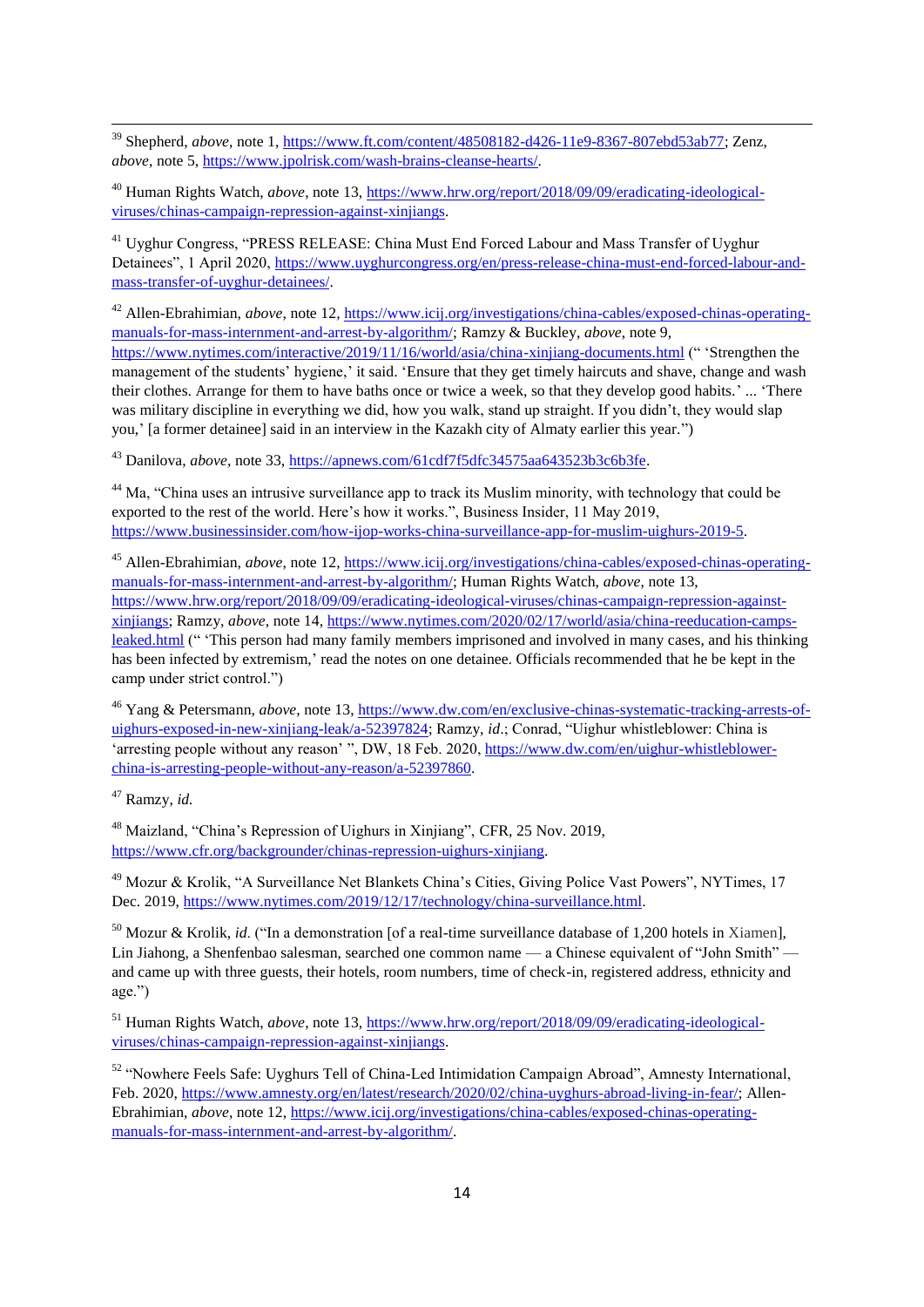1  $53$  Wee & Mozur, "China Uses DNA to Map Faces, with Help from the West", NTTimes, 12 Mar. 2019, [https://www.nytimes.com/2019/12/03/business/china-dna-uighurs-xinjiang.html;](https://www.nytimes.com/2019/12/03/business/china-dna-uighurs-xinjiang.html) Human Rights Watch, *above*, note 13[, https://www.hrw.org/report/2018/09/09/eradicating-ideological-viruses/chinas-campaign-repression](https://www.hrw.org/report/2018/09/09/eradicating-ideological-viruses/chinas-campaign-repression-against-xinjiangs)[against-xinjiangs.](https://www.hrw.org/report/2018/09/09/eradicating-ideological-viruses/chinas-campaign-repression-against-xinjiangs)

<sup>54</sup> Japan Times, "Sony and Sharp supply parts to U.S.-blacklisted China security video firm Hikvision", 26 Nov. 2019, [https://www.japantimes.co.jp/news/2019/11/26/business/sony-sharp-supply-parts-u-s-blacklisted-china](https://www.japantimes.co.jp/news/2019/11/26/business/sony-sharp-supply-parts-u-s-blacklisted-china-security-video-firm-hikvision/#.Xem8huj7S71)[security-video-firm-hikvision/#.Xem8huj7S71.](https://www.japantimes.co.jp/news/2019/11/26/business/sony-sharp-supply-parts-u-s-blacklisted-china-security-video-firm-hikvision/#.Xem8huj7S71)

<sup>55</sup> Hoshur, "Xinijang 'Pair Up' Campaign Highlights Power Imbalance Between Chinese 'Relatives,' Uyghur Hosts", Radio Free Asia, 19 Nov. 2019, [https://www.rfa.org/english/news/uyghur/campaign-](https://www.rfa.org/english/news/uyghur/campaign-11192019152349.html)[11192019152349.html.](https://www.rfa.org/english/news/uyghur/campaign-11192019152349.html) Residents regularly reported that the officials would not divulge their specific positions or backgrounds, so it is not clear what kind of officials they are.

<sup>56</sup> Human Right Watch, "China: Visiting Officials Occupy Homes in Muslim Region: 'Becoming Family' Campaign Intensifies Repression in Xinjiang", 13 May 2018[, https://www.hrw.org/news/2018/05/13/china](https://www.hrw.org/news/2018/05/13/china-visiting-officials-occupy-homes-muslim-region)[visiting-officials-occupy-homes-muslim-region.](https://www.hrw.org/news/2018/05/13/china-visiting-officials-occupy-homes-muslim-region)

 $57$  Hoshur, "Male Chinese 'Relatives' Assigned to Uyghur Homes Co-sleep With Female 'Hosts' ", Radio Free Asia, 31 Oct. 2019, [https://www.rfa.org/english/news/uyghur/cosleeping-10312019160528.html.](https://www.rfa.org/english/news/uyghur/cosleeping-10312019160528.html) A Communist Party cadre of a township in Yengisar, Kashgar said at least 70-80 families from the twonship were participating in the program.

<sup>58</sup> Hoshur, *above*, note 55, [https://www.rfa.org/english/news/uyghur/campaign-11192019152349.html.](https://www.rfa.org/english/news/uyghur/campaign-11192019152349.html)

<sup>59</sup> Human Rights Watch, *above*, note 13, [https://www.hrw.org/report/2018/09/09/eradicating-ideological](https://www.hrw.org/report/2018/09/09/eradicating-ideological-viruses/chinas-campaign-repression-against-xinjiangs)[viruses/chinas-campaign-repression-against-xinjiangs.](https://www.hrw.org/report/2018/09/09/eradicating-ideological-viruses/chinas-campaign-repression-against-xinjiangs)

<sup>60</sup> Hoshur, *above*, note 55, [https://www.rfa.org/english/news/uyghur/campaign-11192019152349.html.](https://www.rfa.org/english/news/uyghur/campaign-11192019152349.html)

<sup>61</sup> Hoshur, *id*.

<sup>62</sup> Hoshur, *above*, note 57, [https://www.rfa.org/english/news/uyghur/cosleeping-10312019160528.html.](https://www.rfa.org/english/news/uyghur/cosleeping-10312019160528.html)

<sup>63</sup> Hoshur, *id*.

 $64$  Byler, "Uyghur Love In A Time Of Interethnic Marriage", 7 Aug. 2019, supchina, [https://supchina.com/2019/08/07/uyghur-love-in-a-time-of-interethnic-marriage/.](https://supchina.com/2019/08/07/uyghur-love-in-a-time-of-interethnic-marriage/)

 $65$  Fernando, " This is mass rape': China slammed over program that 'appoints' men to sleep with Uighur women", news.com.au, 23 Dec. 2019[, https://amp.news.com.au/world/asia/this-is-mass-rape-china-slammed](https://amp.news.com.au/world/asia/this-is-mass-rape-china-slammed-over-program-that-appoints-men-to-sleep-with-uighur-women/news-story/ed45cd065e39690354b6402d02904557)[over-program-that-appoints-men-to-sleep-with-uighur-women/news](https://amp.news.com.au/world/asia/this-is-mass-rape-china-slammed-over-program-that-appoints-men-to-sleep-with-uighur-women/news-story/ed45cd065e39690354b6402d02904557)[story/ed45cd065e39690354b6402d02904557.](https://amp.news.com.au/world/asia/this-is-mass-rape-china-slammed-over-program-that-appoints-men-to-sleep-with-uighur-women/news-story/ed45cd065e39690354b6402d02904557)

<sup>66</sup> Quinlivan, "Activist says 'mass rape' committed against Uighur women in China", Newshub, 23 Dec. 2019, [https://www.newshub.co.nz/home/world/2019/12/activist-says-mass-rape-committed-against-uighur-women-in](https://www.newshub.co.nz/home/world/2019/12/activist-says-mass-rape-committed-against-uighur-women-in-china.html)[china.html;](https://www.newshub.co.nz/home/world/2019/12/activist-says-mass-rape-committed-against-uighur-women-in-china.html) Human Rights Watch, *above*, note 13, [https://www.hrw.org/report/2018/09/09/eradicating](https://www.hrw.org/report/2018/09/09/eradicating-ideological-viruses/chinas-campaign-repression-against-xinjiangs)[ideological-viruses/chinas-campaign-repression-against-xinjiangs.](https://www.hrw.org/report/2018/09/09/eradicating-ideological-viruses/chinas-campaign-repression-against-xinjiangs)

<sup>67</sup> Byler, *above*, note 64, [https://supchina.com/2019/08/07/uyghur-love-in-a-time-of-interethnic-marriage/.](https://supchina.com/2019/08/07/uyghur-love-in-a-time-of-interethnic-marriage/)

<sup>68</sup> Byler, *id*.

<sup>69</sup> Byler, *id*.

<sup>70</sup> Shepherd, *above*, note 1, [https://www.ft.com/content/48508182-d426-11e9-8367-807ebd53ab77;](https://www.ft.com/content/48508182-d426-11e9-8367-807ebd53ab77) Osborne, ―China has destroyed more than 100 Uighur Muslim graveyards, satellite images show‖, The Independent, 4 Jan. 2020, [https://www.independent.co.uk/news/world/asia/china-uighur-muslim-graveyards-burial-grounds](https://www.independent.co.uk/news/world/asia/china-uighur-muslim-graveyards-burial-grounds-xinjiang-a9268956.html)[xinjiang-a9268956.html;](https://www.independent.co.uk/news/world/asia/china-uighur-muslim-graveyards-burial-grounds-xinjiang-a9268956.html) Fahey, "China will rewrite the Bible and the Ouran to 'reflect socialist values' amid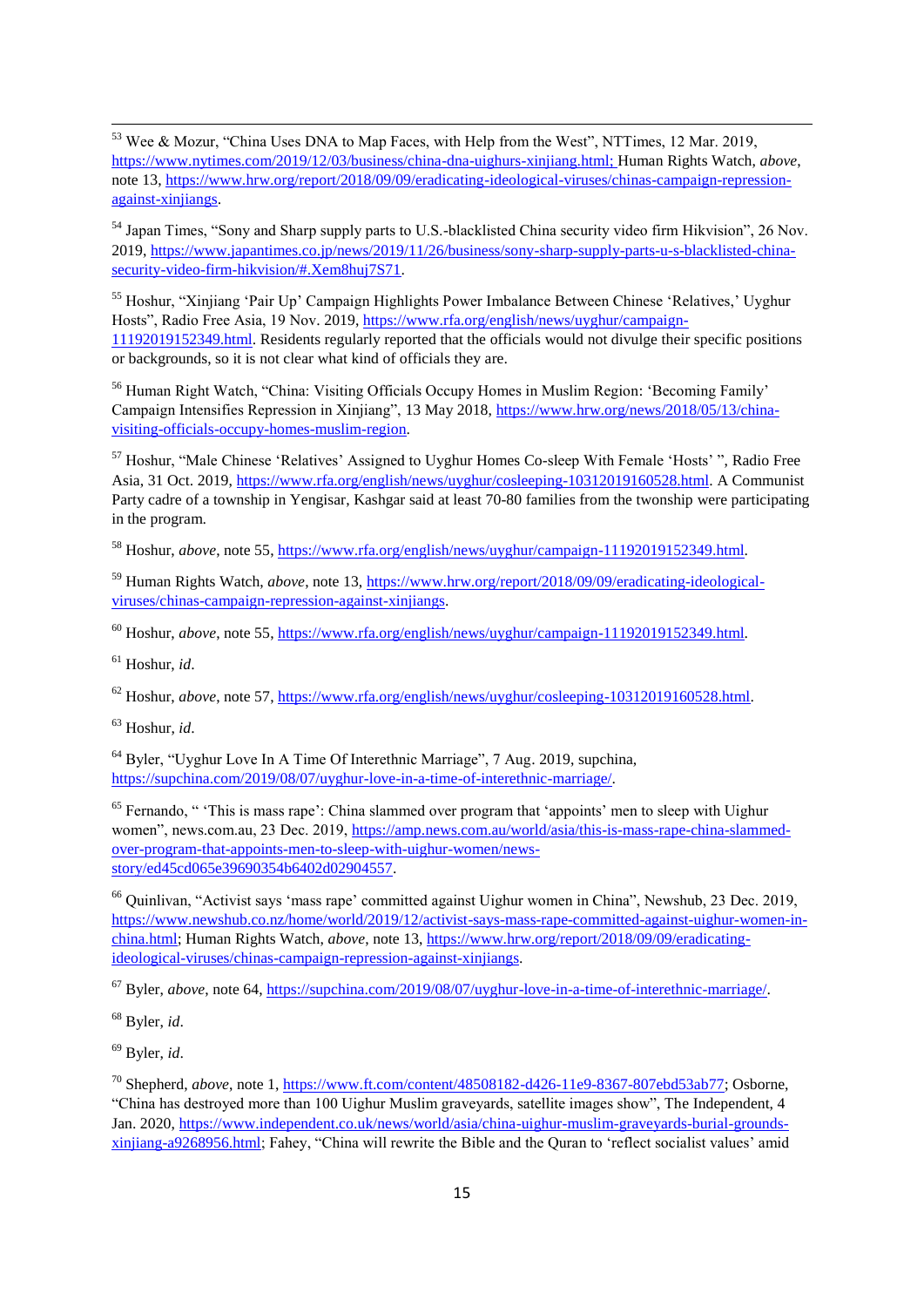crackdown on Muslim Uighur minority", Daily Mail, 24 Dec. 2019, [https://www.dailymail.co.uk/news/article-](https://www.dailymail.co.uk/news/article-7824541/China-rewrite-Bible-Quran-reflect-socialist-values.html)[7824541/China-rewrite-Bible-Quran-reflect-socialist-values.html;](https://www.dailymail.co.uk/news/article-7824541/China-rewrite-Bible-Quran-reflect-socialist-values.html) Hoshur, *above*, note 57, [https://www.rfa.org/english/news/uyghur/cosleeping-10312019160528.html.](https://www.rfa.org/english/news/uyghur/cosleeping-10312019160528.html)

1

 $^{71}$  Xu, et al, *above*, note 8[, https://www.aspi.org.au/report/uyghurs-sale](https://www.aspi.org.au/report/uyghurs-sale) ("This report estimates that more than 80,000 Uyghurs were transferred out of Xinjiang to work in factories across China between 2017 and 2019, and some of them were sent directly from detention camps. The estimated figure is conservative and the actual figure is likely to be far higher."); Ryan, Cave, & Ruser, "Mapping Xinijang's 're-education' camps" ASPI, 2018, [https://www.aspi.org.au/report/mapping-xinjiangs-re-education-camps;](https://www.aspi.org.au/report/mapping-xinjiangs-re-education-camps) Lehr & Bechrakis, "Connecting the Dots in Xinjiang: Forced Labor, Forced Assimilation, and Western Supply Chains", CSIS, 16 Oct. 2019, [https://www.csis.org/analysis/connecting-dots-xinjiang-forced-labor-forced-assimilation-and-western-supply](https://www.csis.org/analysis/connecting-dots-xinjiang-forced-labor-forced-assimilation-and-western-supply-chains)[chains;](https://www.csis.org/analysis/connecting-dots-xinjiang-forced-labor-forced-assimilation-and-western-supply-chains) Handley & Xiao, "Japanese brands Muji and Uniqlo flaunt 'Xinjiang Cotton' despite Uyghur human rights concerns", ABC, 4 Nov. 2019 [https://www.abc.net.au/news/2019-11-01/muji-uniqlo-flaunt-xinjiang](https://www.abc.net.au/news/2019-11-01/muji-uniqlo-flaunt-xinjiang-cotton-despite-uyghur-human-rights/11645612R)[cotton-despite-uyghur-human-rights/11645612;](https://www.abc.net.au/news/2019-11-01/muji-uniqlo-flaunt-xinjiang-cotton-despite-uyghur-human-rights/11645612R) Dou & Deng, "Western Companies Get Tangled in China's Muslim Clampdown", 16 May 2019, [https://www.wsj.com/articles/western-companies-get-tangled-in-chinas](https://www.wsj.com/articles/western-companies-get-tangled-in-chinas-muslim-clampdown-11558017472)[muslim-clampdown-11558017472](https://www.wsj.com/articles/western-companies-get-tangled-in-chinas-muslim-clampdown-11558017472) ("Residents there are routinely forced into training programs that feed workers to area factories, according to locals, official notices and state media.... For workers and factory bosses, resistance to such programs could result in detention as suspected extremist sympathizers").

 $72$  Congressional-Executive Commission on China, "HEARING: Forced Labor, Mass Internment, and Social Control in Xinjiang: Testimony of Nury Turkel Chairman of the Board, Uyghur Human Rights Project", 17 Oct. 2019,

[https://www.cecc.gov/sites/chinacommission.house.gov/files/documents/Turkel%20CECC%20Oct%2017%20T](https://www.cecc.gov/sites/chinacommission.house.gov/files/documents/Turkel%20CECC%20Oct%2017%20Testimony_%2010152019%20version.pdf) estimony $\sqrt{\frac{2010152019\%20}$ version.pdf.

 $^{73}$  Juma & Seytoff, "Xinjiang Authorities Sending Uyghurs to Work in China's Factories, Despite Coronavirus Risks‖, RFA, 27 Feb. 2020[, https://www.rfa.org/english/news/uyghur/work-02272020160853.html.](https://www.rfa.org/english/news/uyghur/work-02272020160853.html)

<sup>74</sup> Xu, et al, *above*, note 8, <u>https://www.aspi.org.au/report/uyghurs-sale</u>; Birtles, "China defends 'vocational training centres' amid international pressure over mass Uighur detentions", ABC News, 17 Oct. 2018, [https://www.abc.net.au/news/2018-10-16/china-defends-vocational-training-centres/10384096.](https://www.abc.net.au/news/2018-10-16/china-defends-vocational-training-centres/10384096)

 $^{75}$  Xu, et al, *id.* (citing Han Qinyan, "Industry aids Xinjiang for development", Xinhua News, 3 Jan. 2020, <http://archive.ph/ctDqb> (in Chinese)).

<sup>76</sup> Ye Ling, "Released from Camps, Uyghurs Subjected to Forced Labor", Bitter Winter, 23 Dec. 2019, [https://bitterwinter.org/uyghurs-subjected-to-forced-labor/,](https://bitterwinter.org/uyghurs-subjected-to-forced-labor/) cited in Xu, et al, *id*.

 $77$  McNeill, "Cotton On and Target investigate suppliers after forced labour of Uyghurs exposed in China's Xinjiang‖, ABC, 17 Jul 2019, [https://www.abc.net.au/news/2019-07-15/uyghur-forced-labour-xinjiang](https://www.abc.net.au/news/2019-07-15/uyghur-forced-labour-xinjiang-china/11298750)[china/11298750;](https://www.abc.net.au/news/2019-07-15/uyghur-forced-labour-xinjiang-china/11298750) "Interim measures for the management of Xinjiang's Uyghur Autonomous Region's rural surplus labour forces to transfer employment to reward funds",<http://archive.ph/Arq8K> (in Chinese), cited in Xu, et al, *id*.

<sup>78</sup> "1000 Ethnic Minorities Awaiting Online Booking",<https://archive.fo/fYlV4> (in Chinese), cited in Xu, et al, *id*.

<sup>79</sup> Work report of the People's government of Moyu county in 2019 (*2019 Nián mò yù xiàn rénmín zhèngfǔ gōngzuò bàogào*), Moyu county government Network (*Mò yù xiàn zhèngfǔ wǎng*), 12 Nov. 2019, <https://web.archive.org/save/http:/m.ahmhxc.com/gongzuobaogao/16526.html> (in Chinese), cited in Xu, et al, *id*.

<sup>80</sup> "Strengthening patriotism education and building a bridge of national unity", *China Ethnic Religion Net*, 7 Nov. 2019,<http://archive.ph/M0CKg> (in Chinese), cited in Xu, et al, *id* ("A Laixi government committee press release stated that 9,800 Uyghur workers were transferred to Oingdao Taekwang Shoes in 'more than 60 batches' since 2007."

<sup>81</sup> Xu, et al, *above*, note 8[, https://www.aspi.org.au/report/uyghurs-sale.](https://www.aspi.org.au/report/uyghurs-sale)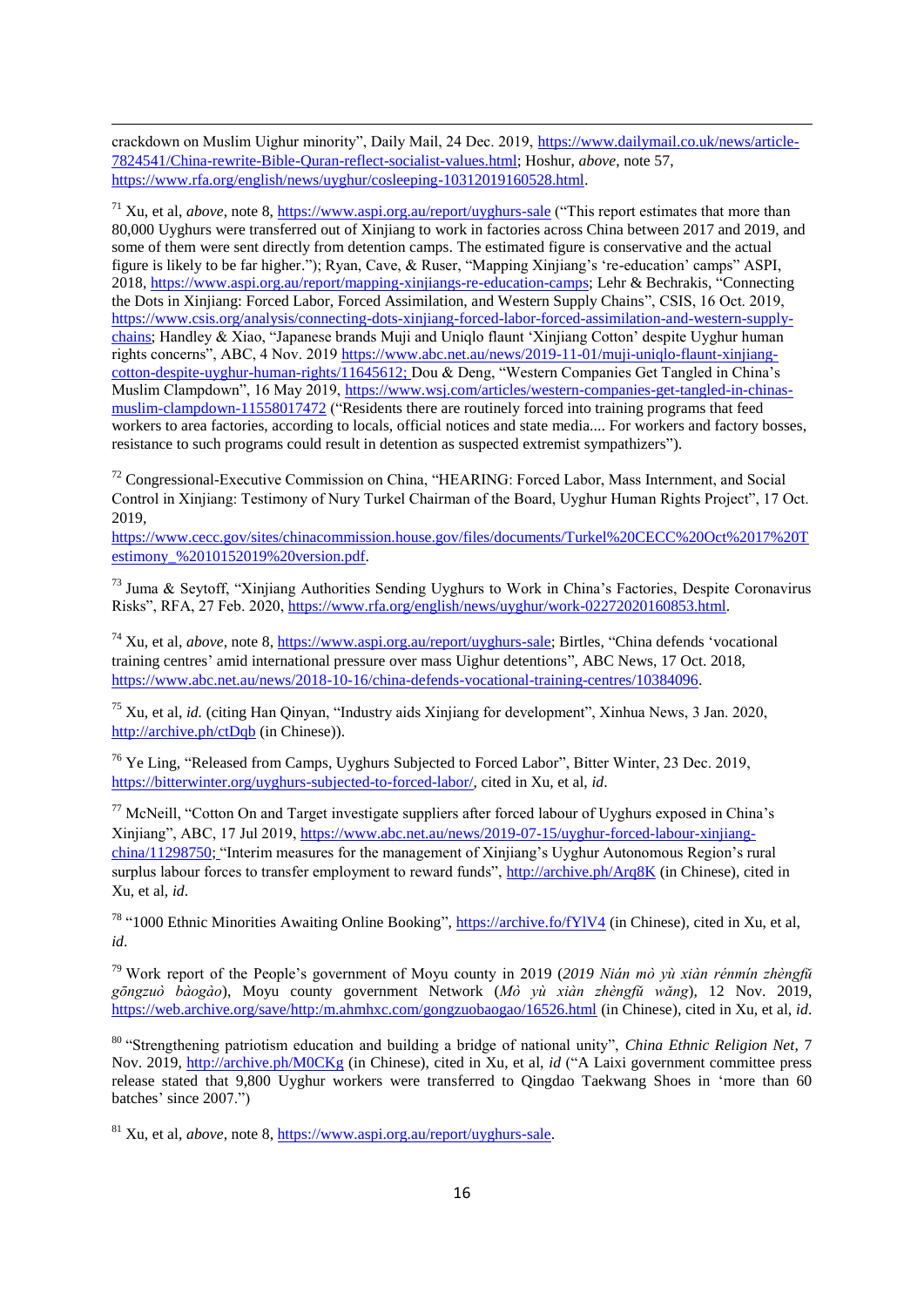$82$  "Guangdong's aid to Xinjiang actively promotes the transfer of labour from the aided places to other provinces of China", Voice of Guangdong Aid, 23 June 2018,<http://archive.ph/70yK7> (in Chinese), cited in Xu, et al, *id*.

<sup>83</sup> Xu, et al, *id*.

1

<sup>84</sup> Yang & Petersmann, *above*, note 13[, https://www.dw.com/en/exclusive-chinas-systematic-tracking-arrests-of](https://www.dw.com/en/exclusive-chinas-systematic-tracking-arrests-of-uighurs-exposed-in-new-xinjiang-leak/a-52397824)[uighurs-exposed-in-new-xinjiang-leak/a-52397824.](https://www.dw.com/en/exclusive-chinas-systematic-tracking-arrests-of-uighurs-exposed-in-new-xinjiang-leak/a-52397824)

<sup>85</sup> Xu, et al, *above*, note 8[, https://www.aspi.org.au/report/uyghurs-sale.](https://www.aspi.org.au/report/uyghurs-sale)

<sup>86</sup> McNeill, *above*, note 77, [https://www.abc.net.au/news/2019-07-15/uyghur-forced-labour-xinjiang](https://www.abc.net.au/news/2019-07-15/uyghur-forced-labour-xinjiang-china/11298750)[china/11298750.](https://www.abc.net.au/news/2019-07-15/uyghur-forced-labour-xinjiang-china/11298750)

<sup>87</sup> McNeill*, id.*

<sup>88</sup> ―Hotan Prefecture's innovative mechanism promotes labour transfer employment‖ (*Hétián dìqū chuàngxīn jīzhì zhù tuī láodònglì zhuǎnyí jiùyè*), Xinhua News, 23 May 2017,<http://archive.ph/NVeNq> (in Chinese), cited in Xu, et al, *id.*

<sup>89</sup> Xinhua News, *id*.

<sup>90</sup> Ye Ling, *above*, note 76[, https://bitterwinter.org/uyghurs-subjected-to-forced-labor/,](https://bitterwinter.org/uyghurs-subjected-to-forced-labor/) cited in Xu, et al, *id*.

<sup>91</sup> Xu, et al, *id*.

<sup>92</sup> Lehr & Bechrakis, *above*, note 71, [https://www.csis.org/analysis/connecting-dots-xinjiang-forced-labor](https://www.csis.org/analysis/connecting-dots-xinjiang-forced-labor-forced-assimilation-and-western-supply-chains)[forced-assimilation-and-western-supply-chains.](https://www.csis.org/analysis/connecting-dots-xinjiang-forced-labor-forced-assimilation-and-western-supply-chains)

<sup>93</sup> Lehr & Bechrakis, *id.*; Handley & Xiao, *above*, note 71, [https://www.abc.net.au/news/2019-11-01/muji](https://www.abc.net.au/news/2019-11-01/muji-uniqlo-flaunt-xinjiang-cotton-despite-uyghur-human-rights/11645612R)[uniqlo-flaunt-xinjiang-cotton-despite-uyghur-human-rights/11645612](https://www.abc.net.au/news/2019-11-01/muji-uniqlo-flaunt-xinjiang-cotton-despite-uyghur-human-rights/11645612R) ("Adrian Zenz, an expert on forced labour in Xinjiang, told a US commission looking into China that his 'shocking' findings revealed a 'perverse combination of coercive training and labour, intergeneration separation, and complete control over family units' ‖); McNeill, *above*, note 77, [https://www.abc.net.au/news/2019-07-15/uyghur-forced-labour-xinjiang](https://www.abc.net.au/news/2019-07-15/uyghur-forced-labour-xinjiang-china/11298750)[china/11298750](https://www.abc.net.au/news/2019-07-15/uyghur-forced-labour-xinjiang-china/11298750) (" 'Those who are in the camps are supposed to get jobs, permanent factory jobs. The reason is that in these jobs the government can control them,' [Zenz] said. ‗They can't take off on Friday to go to the mosque, they also can't fast, they cannot do basic religious practise. It's about total ideological control and it means that the party is going to control everything' .... ‗The way that you re-engineer and change an ethnic group, an ethnic society is if you break up their core units,' he said. ‗You break up the family unit by making the parents work full-time in different places. That's also how you inhibit what's called intergenerational transmission of culture and religion. Meaning the parent's ability to pass on the cultural and the spiritual heritage to the next generation. If you can control that, then you basically have control over the entire next generation of these ethnic groups.' ").

<sup>94</sup> Xu, et al, *above*, note 8[, https://www.aspi.org.au/report/uyghurs-sale.](https://www.aspi.org.au/report/uyghurs-sale)

<sup>95</sup> Xu, et al, *id*.

<sup>96</sup> Business and Human Rights Resource Center, "China: 83 major brands implicated in report on forced labour of ethnic minorities from Xinjiang assigned to factories across provinces; Includes company responses". last accessed 30 Apr. 2020, [https://www.business-humanrights.org/en/china-83-major-brands-implicated-in-report](https://www.business-humanrights.org/en/china-83-major-brands-implicated-in-report-on-forced-labour-of-ethnic-minorities-from-xinjiang-assigned-to-factories-across-provinces-includes-company-responses)[on-forced-labour-of-ethnic-minorities-from-xinjiang-assigned-to-factories-across-provinces-includes-company](https://www.business-humanrights.org/en/china-83-major-brands-implicated-in-report-on-forced-labour-of-ethnic-minorities-from-xinjiang-assigned-to-factories-across-provinces-includes-company-responses)[responses](https://www.business-humanrights.org/en/china-83-major-brands-implicated-in-report-on-forced-labour-of-ethnic-minorities-from-xinjiang-assigned-to-factories-across-provinces-includes-company-responses) (company responses are listed below the top article).

<sup>97</sup> Handley & Xiao, *above*, note 71[, https://www.abc.net.au/news/2019-11-01/muji-uniqlo-flaunt-xinjiang](https://www.abc.net.au/news/2019-11-01/muji-uniqlo-flaunt-xinjiang-cotton-despite-uyghur-human-rights/11645612R)[cotton-despite-uyghur-human-rights/11645612;](https://www.abc.net.au/news/2019-11-01/muji-uniqlo-flaunt-xinjiang-cotton-despite-uyghur-human-rights/11645612R) Nicolaci da Costa, "Xinjiang cotton sparks concern over 'forced labour' claims'', BBC, 13 Nov. 2019[, https://www.bbc.com/news/business-50312010](https://www.bbc.com/news/business-50312010) ("'Uniqlo does not have any production partners located in the Xinjiang region. Moreover, Uniqlo production partners must commit to